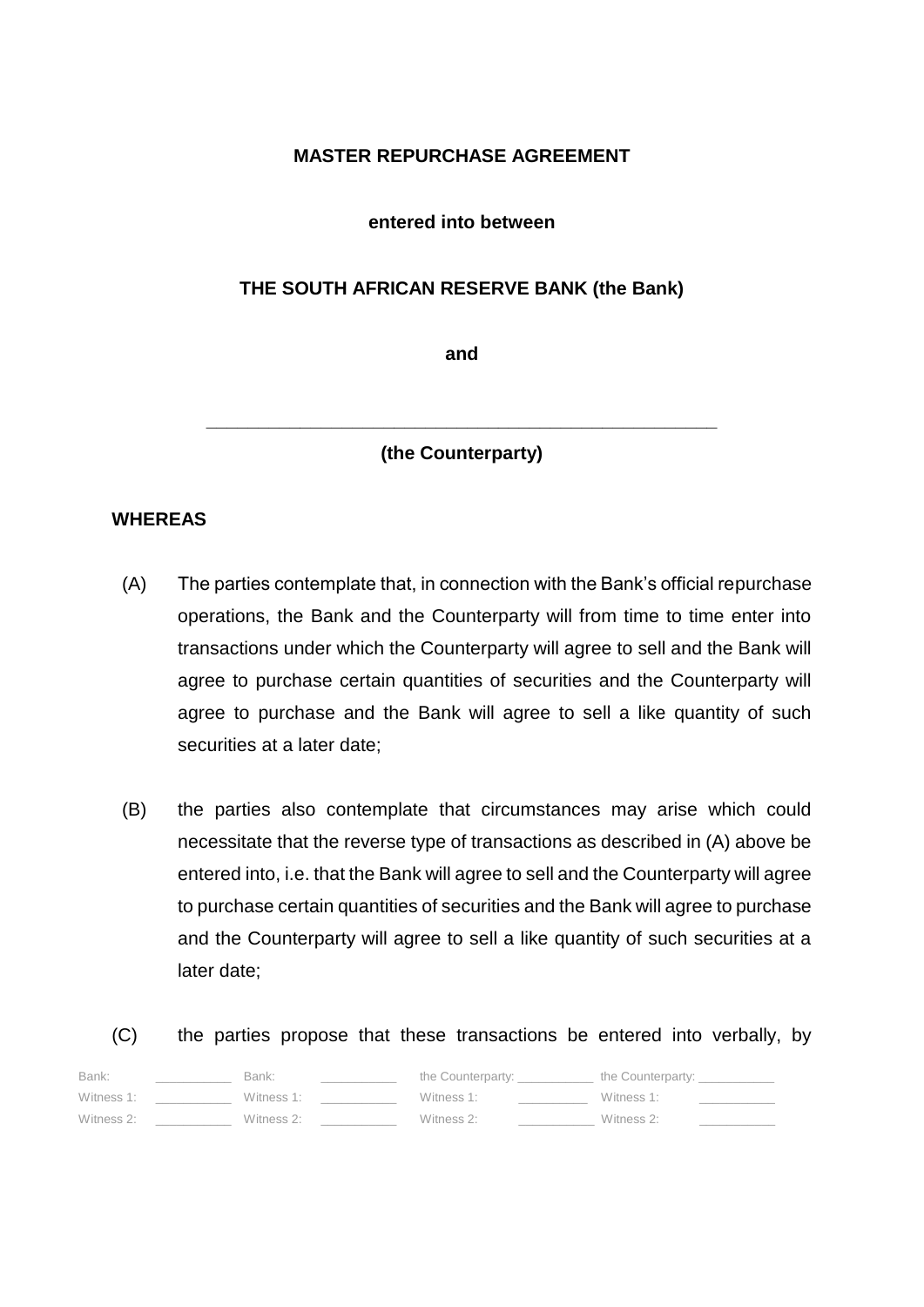2

telephone or otherwise, and confirmed by facsimile communication

# **IT IS AGREED AS FOLLOWS :**

# 1. **Definitions**

1.1 In this Agreement the following words and expressions shall have the following meanings:

*Adjusted Market Value*, with respect to any Equivalent Securities has the meaning given in the Operational Notice;

*Business Day* means a day (other than a Saturday, Sunday or a public holiday) on which banks are open for business in South Africa;

*Cash Margin* means a payment or deemed payment of cash from the Counterparty to the Bank by way of margin under clause 3;

**Confirmation** has the meaning given in clause 2.2;

*Default Notice* means a written notice served by the Bank on the Counterparty in terms of clause 6.1 stating that an event shall be treated as an Event of Default for the purposes of this Agreement;

*Default Market Value* means the market value of the Equivalent Securities and any Equivalent Margin Securities sold by the Bank at the best price obtained at the time of default.

*Designated Telephone Link* means the telephone line or number designated by the Bank with the agreement of the Counterparty as the line or number

| Bank:      | Bank:      | the Counterparty: | the Counterparty: |  |
|------------|------------|-------------------|-------------------|--|
| Witness 1: | Witness 1: | Witness 1:        | Witness 1:        |  |
| Witness 2: | Witness 2: | Witness 2:        | Witness 2:        |  |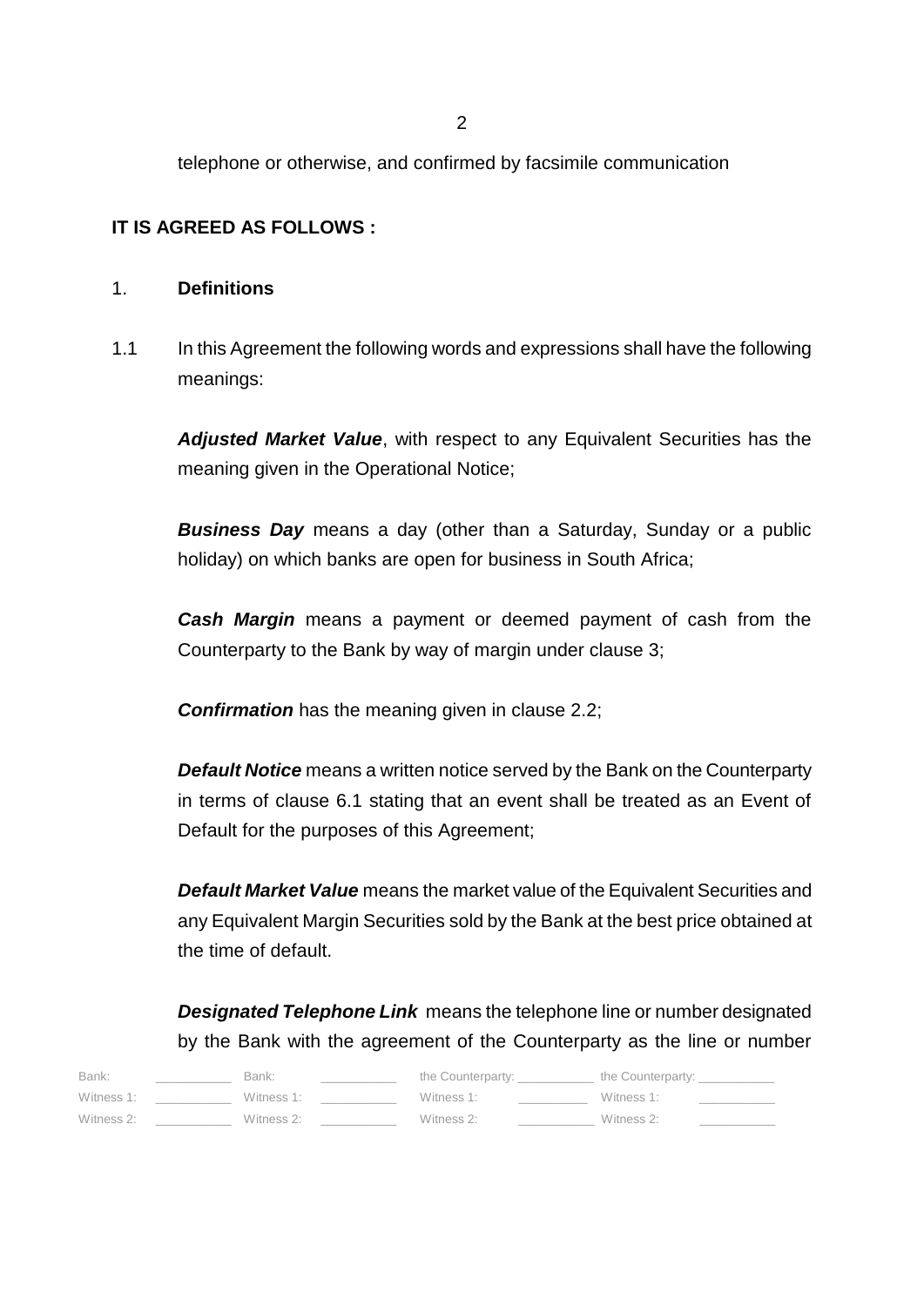through which communications with respect to the Counterparty relating to Transactions and Reverse Transactions and other matters arising under or in respect of this Agreement may be given to the Bank;

*Eligible Securities* means securities specified in the Operational Notice, or otherwise specified by the Bank, as being eligible for purchase by the Bank or the Counterparty, as the case may be, and for delivery as Margin Securities pursuant to this Agreement;

*Equivalent Margin Securities* means securities which are equivalent to securities previously transferred as Margin Securities under a Transaction or Reverse Transaction;

*Equivalent Securities* means securities equivalent to the Purchased Securities under a Transaction or a Reverse Transaction;

*Margin* means Cash Margin or Margin Securities or a combination of the two;

*Margin Deficit* has the meaning given in clause 3.4;

*Margin Excess* has the meaning given in clause 3.4;

*Margin Securities* means Eligible Securities delivered by one Party to the other by way of margin under clause 3;

*Margin Transfer* means any, or any combination, of the payment or repayment of Cash Margin and the transfer of Margin Securities or Equivalent Margin Securities;

*Market Value* means, in relation to Purchased Securities, Equivalent

| Bank:      | Bank:      | the Counterparty: | the Counterparty: |  |
|------------|------------|-------------------|-------------------|--|
| Witness 1: | Witness 1: | Witness 1:        | Witness 1:        |  |
| Witness 2: | Witness 2: | Witness 2:        | Witness 2:        |  |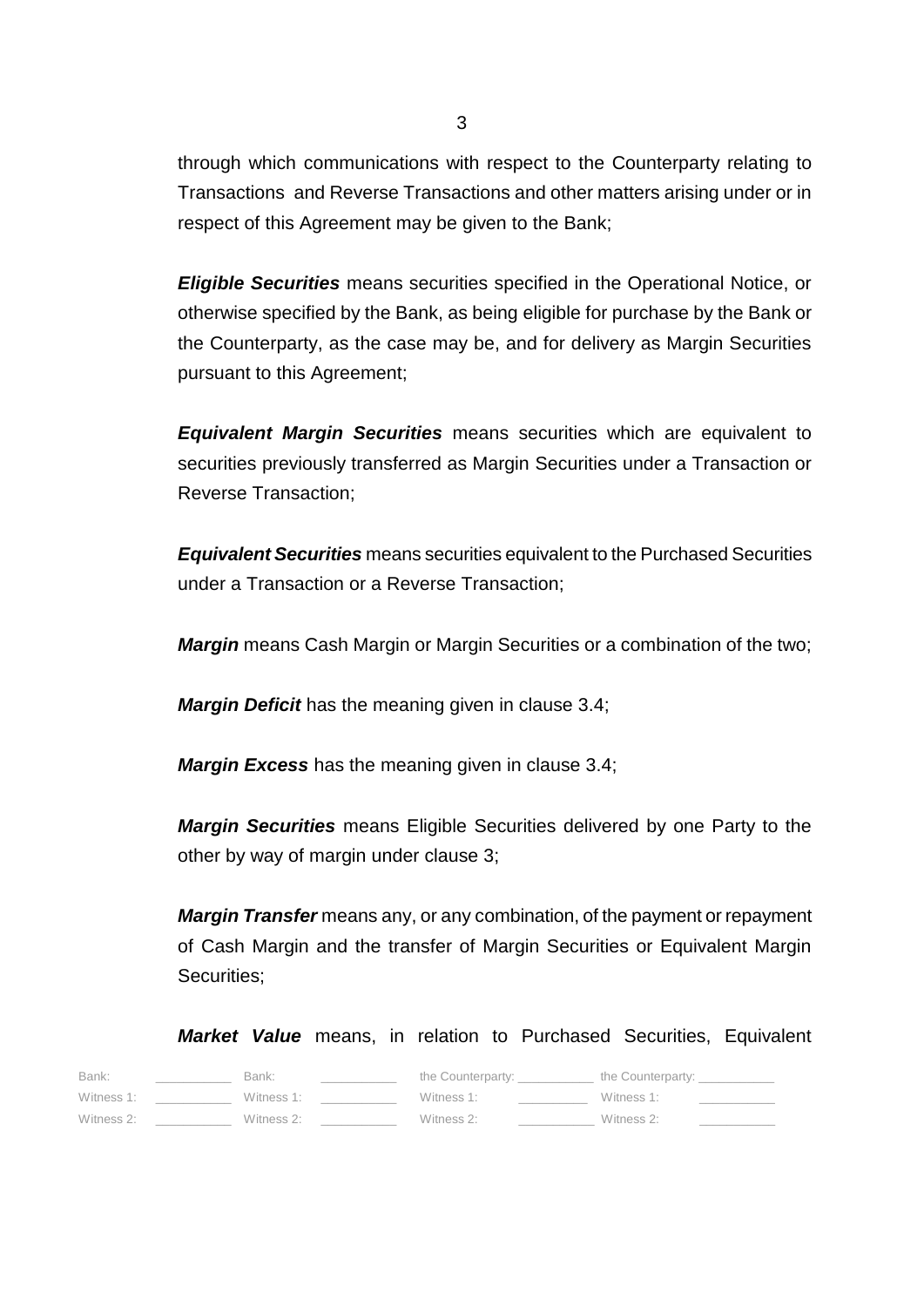Securities, Margin Securities or Equivalent Margin Securities, the market value of such securities determined in accordance with the Operational Notice or, in relation to an amount of cash, its nominal amount.

*Operational Notice* means the procedures published by the Bank in operational notices relating to its official open money market operations, as amended from time to time by the Bank;

**Party** means a party to this Agreement;

*Purchase Date* means the Business Day on which the Counterparty agrees to sell and the Bank agrees to purchase, or, as the case may be, the Business Day on which the Bank agrees to sell and the Counterparty agrees to purchase, any Purchased Securities;

*Purchase Price* means, with respect to any Transaction or Reverse Transaction, the amount agreed to be paid by the Bank or the Counterparty, as the case may be, as consideration for the purchase of the Purchased Securities;

*Purchased Securities* means the Eligible Securities purchased or to be purchased by the Bank pursuant to a Transaction or Reverse Transaction;

*Qualifying Petition* has the meaning given in clause 6.2;

*Repurchase Date* means the Business Day on which the Bank agrees to sell and the Counterparty agrees to purchase, or, as the case may be, the Business Day on which the Bank agrees to purchase and the Counterparty agrees to sell any Equivalent Securities;

| Bank:      | Bank:      | the Counterparty: | the Counterparty: |  |
|------------|------------|-------------------|-------------------|--|
| Witness 1: | Witness 1: | Witness 1:        | Witness 1:        |  |
| Witness 2: | Witness 2: | Witness 2:        | Witness 2:        |  |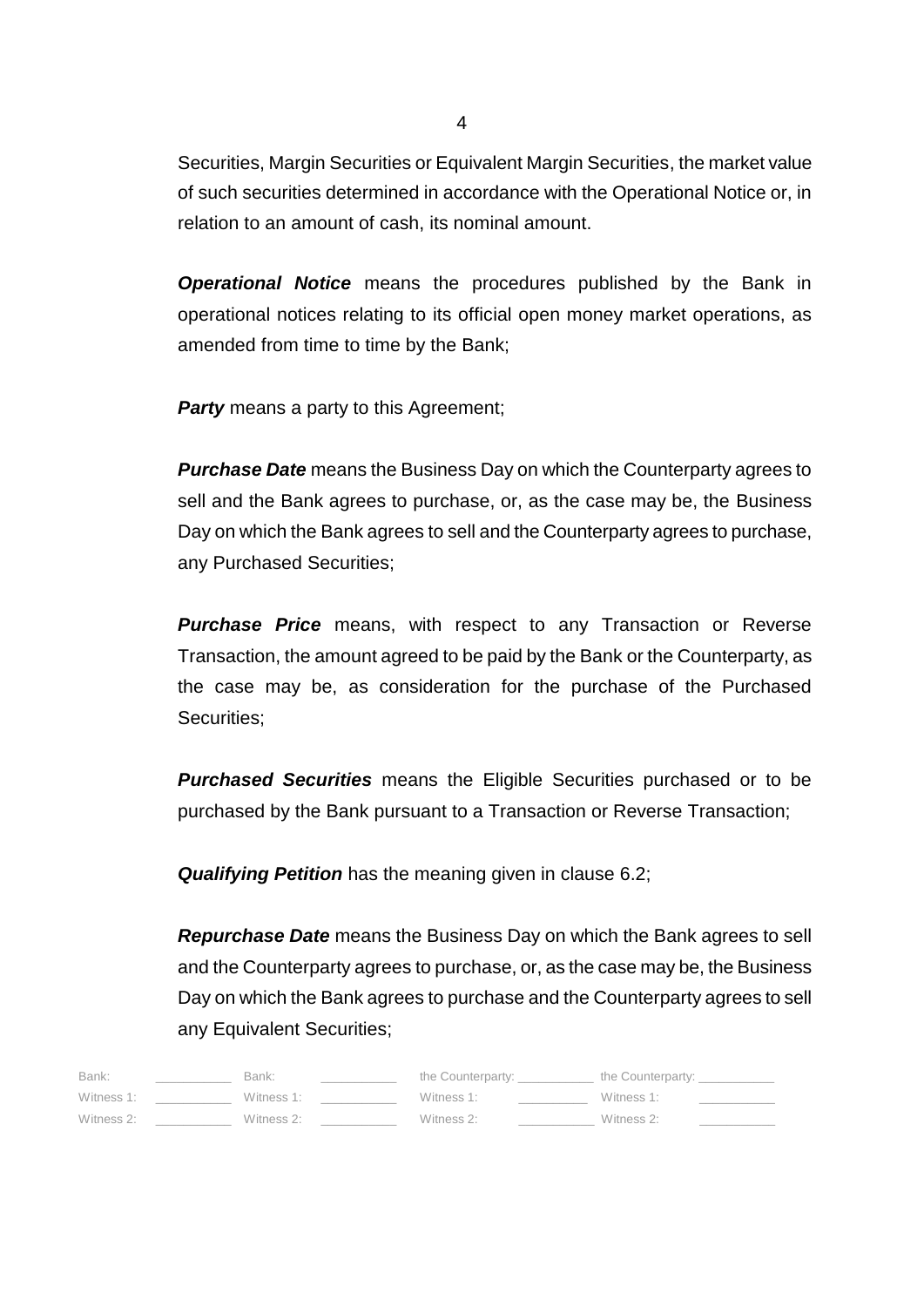*Repurchase Price* means, with respect to any Transaction or Reverse Transaction as at any date, the price determined by the Bank;

*Reverse Transaction* means any transaction entered into pursuant to this Agreement under which the Bank agrees to sell and the Counterparty agrees to purchase a certain quantity of Eligible Securities and the Bank agrees to purchase and the Counterparty agrees to sell a like quantity of Equivalent Securities at a later date;

**SAMOS system** means the South African Multiple Option Settlement system used to settle interbank funds transfers, and operated by the South African Reserve Bank;

**Settlement Division** means the Settlement Division within the Financial Markets Department of the South African Reserve Bank;

*STRATE* means Strate Limited, Registration No. 1998/02224/06, licensed as a central securities depository in terms of the Securities Services Act, 2004 (Act No. 36 of 2004);

**Subsidiary** has the meaning given in section 1 of the Companies Act, 1973;

*Termination* means, with respect to any Transaction, the sale by the Bank to the Counterparty of Equivalent Securities for the Repurchase Price and with respect to any Reverse Transaction, the sale by the Counterparty to the Bank of Equivalent Securities for the Repurchase Price;

*Transaction* means any transaction entered into pursuant to this Agreement

| Bank:      | Bank:      | the Counterparty: | the Counterparty: |  |
|------------|------------|-------------------|-------------------|--|
| Witness 1: | Witness 1: | Witness 1:        | Witness 1:        |  |
| Witness 2: | Witness 2: | Witness 2:        | Witness 2:        |  |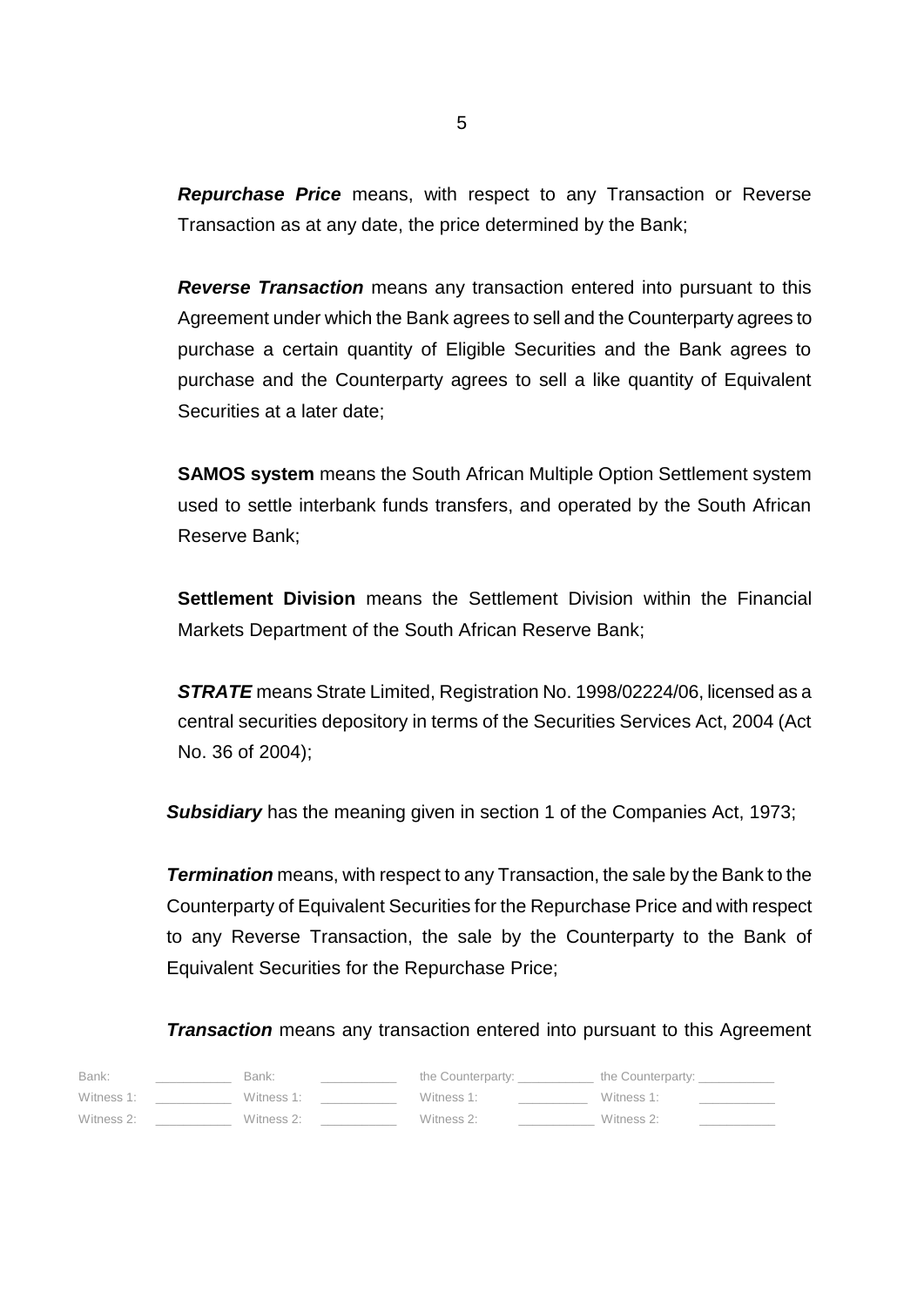under which the Counterparty agrees to sell and the Bank agrees to purchase a certain quantity of Eligible Securities and the Counterparty agrees to purchase and the Bank agrees to sell a like quantity of Equivalent Securities at a later date.

- 1.2 For the purposes of this Agreement securities are *equivalent to* other securities if -
	- (a) in the case of Treasury bills, they are of an identical amount and maturity and executed by the same parties in the same capacities as those other securities;
	- (b) in the case of securities of any other description, they are (i) issued by the same issuer, (ii) part of the same issue and (iii) of an identical type, nominal value, description and (except where otherwise stated) amount, and have the same number of days to maturity as those other securities.
- 1.3 References in this Agreement to numbered clauses or schedules are to clauses of or schedules to this Agreement.

# 2. **Sale and purchase**

- 2.1 Unless otherwise agreed in writing between the Bank and the Counterparty, the terms and conditions set out in this Agreement shall apply to each Transaction which may be entered into between the Bank and the Counterparty.
- 2.2 The Bank shall give to the Counterparty a confirmation of the terms of each Transaction (**Confirmation**) in the form and manner and within the period

| Bank:      | Bank:      | the Counterparty: | the Counterparty: |  |
|------------|------------|-------------------|-------------------|--|
| Witness 1: | Witness 1: | Witness 1:        | Witness 1:        |  |
| Witness 2: | Witness 2: | Witness 2:        | Witness 2:        |  |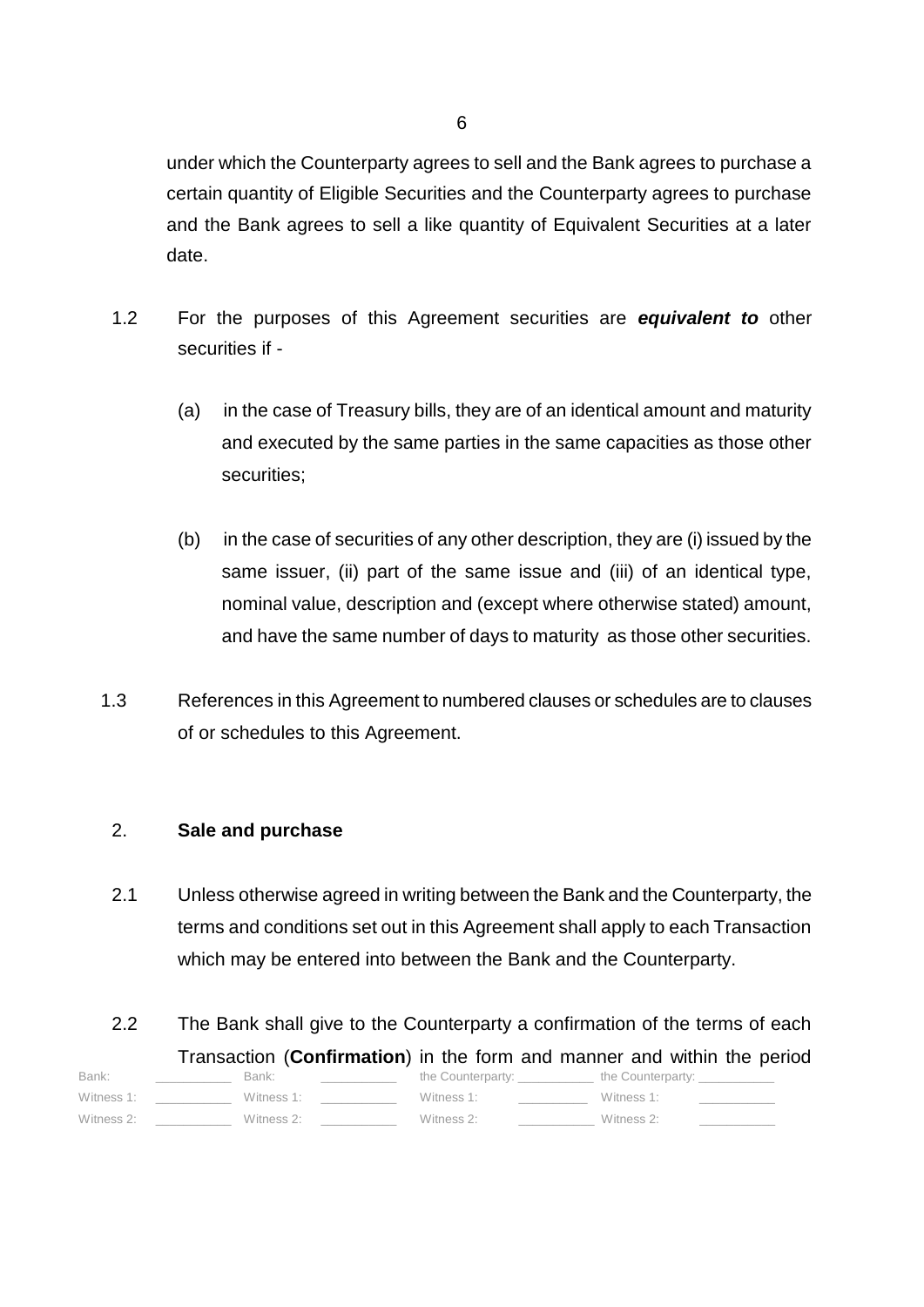prescribed by the Operational Notice, but no Transaction shall be invalidated by any failure to deliver or send such a confirmation, and the Counterparty shall inform the Bank of final details of securities to be delivered in the form and manner and within the period prescribed by the Operational Notice.

- 2.3 The Bank shall purchase the Purchased Securities from the Counterparty on the Purchase Date for the Purchase Price.
- 2.4 The Counterparty shall purchase Equivalent Securities from the Bank on the Repurchase Date for the Repurchase Price.
- 2.5 Unless otherwise provided for in the Operational Notice the Counterparty shall on the Purchase Date, not later than the time specified for such delivery in the Operational Notice, deliver to the Bank the Purchased Securities. Provided that the Bank is satisfied that it has received the Purchased Securities on the Purchase Date not later than the time specified for such delivery in the Operational Notice, the Bank shall pay the Purchase Price to the Counterparty on the Purchase Date in same day funds.
- 2.6 Unless otherwise provided for in the Operational Notice the Counterparty shall on the Repurchase Date, not later than the time specified for such payment in the Operational Notice, pay the Repurchase Price to the Bank in same day funds. Provided that the Bank is satisfied that it has received the Repurchase Price on the Repurchase Date not later than the time specified for such payment in the Operational Notice, the Bank shall deliver to the Counterparty Equivalent Securities on the Repurchase Date.

# 2A. **Reverse Transactions**

| Bank:      | Bank:      | the Counterparty: | the Counterparty: |
|------------|------------|-------------------|-------------------|
| Witness 1: | Witness 1: | Witness 1:        | Witness 1:        |
| Witness 2: | Witness 2: | Witness 2:        | Witness 2:        |

7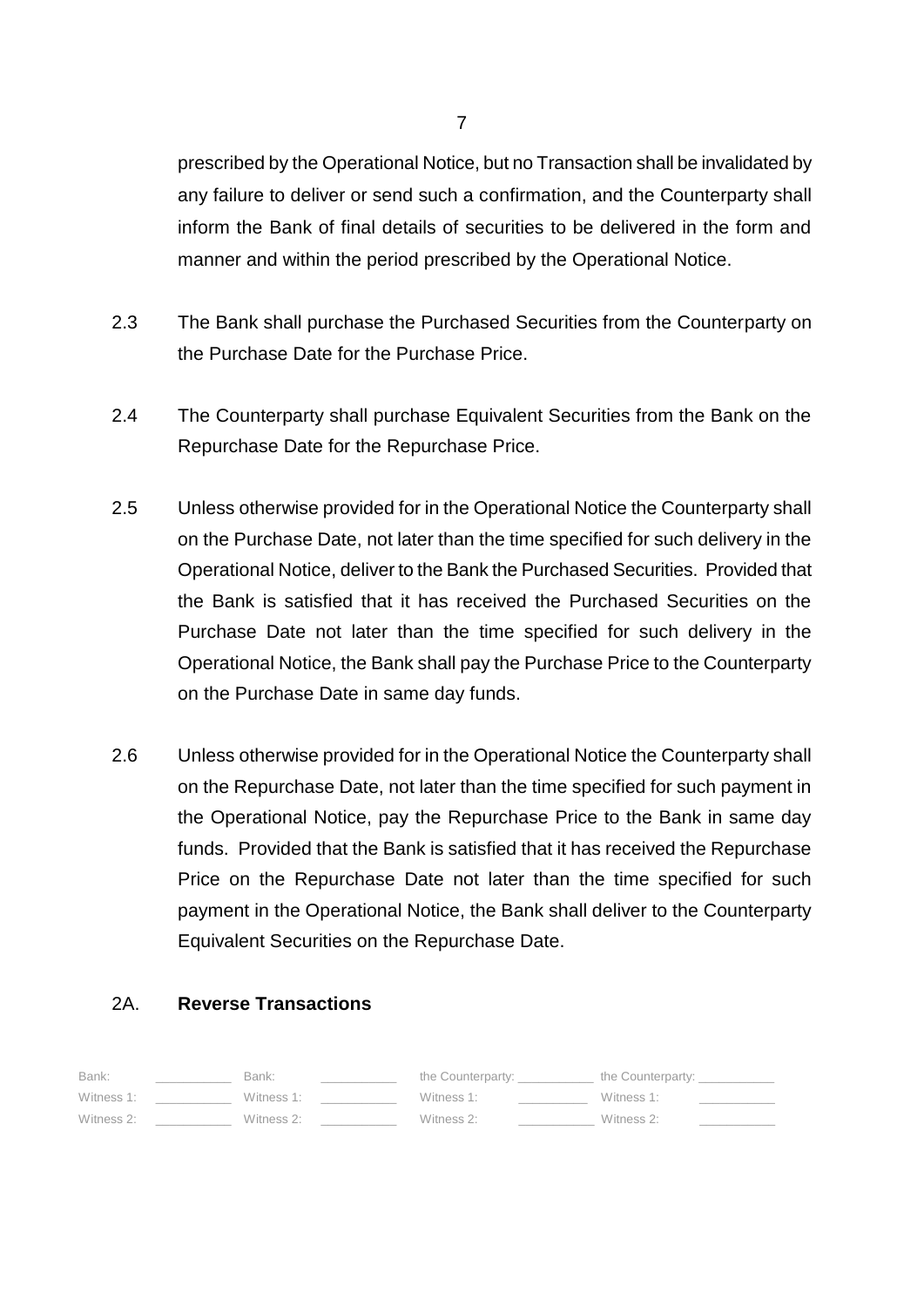- 2A.1 Unless otherwise agreed in writing between the Bank and the Counterparty or specifically excluded by the provisions of this clause, the terms and conditions set out in this Agreement shall apply *mutatis mutandis* to each Reverse Transaction which may be entered into between the Bank and the Counterparty.
- 2A.2 The Bank shall give to the Counterparty a confirmation of the terms of each Reverse Transaction in the form and manner prescribed by the Operational Notice, but no transaction shall be invalidated by any failure to deliver or send such a confirmation, and the Bank shall inform the Counterparty or final details or securities to be delivered in the form and manner and within the period prescribed by the Operational Notice.
- 2A.3 The Counterparty shall purchase the Purchased Securities from the Bank on the Purchase Date for the Purchase Price.
- 2A.4 The Bank shall purchase Equivalent Securities from the Counterparty on the Repurchase Date for the Repurchase Price.
- 2A.5 Unless otherwise provided for in the Operational Notice the Bank shall on the Purchase Date, not later than the time specified for such delivery in the Operational Notice, deliver to the Counterparty the Purchased Securities. Provided that the Counterparty is satisfied that it has received the Purchased Securities on the Purchase Date not later than the time specified for such delivery in the Operational Notice, the Counterparty shall pay the Purchase Price to the Bank on the Purchase Date in same day funds.
- 2A.6 Unless otherwise provided for in the Operational Notice the Bank shall on the Repurchase Date, not later than the time specified for such payment in the

| Bank:      | Bank:      | the Counterparty: | the Counterparty: |
|------------|------------|-------------------|-------------------|
| Witness 1: | Witness 1: | Witness 1:        | Witness 1:        |
| Witness 2: | Witness 2: | Witness 2:        | Witness 2:        |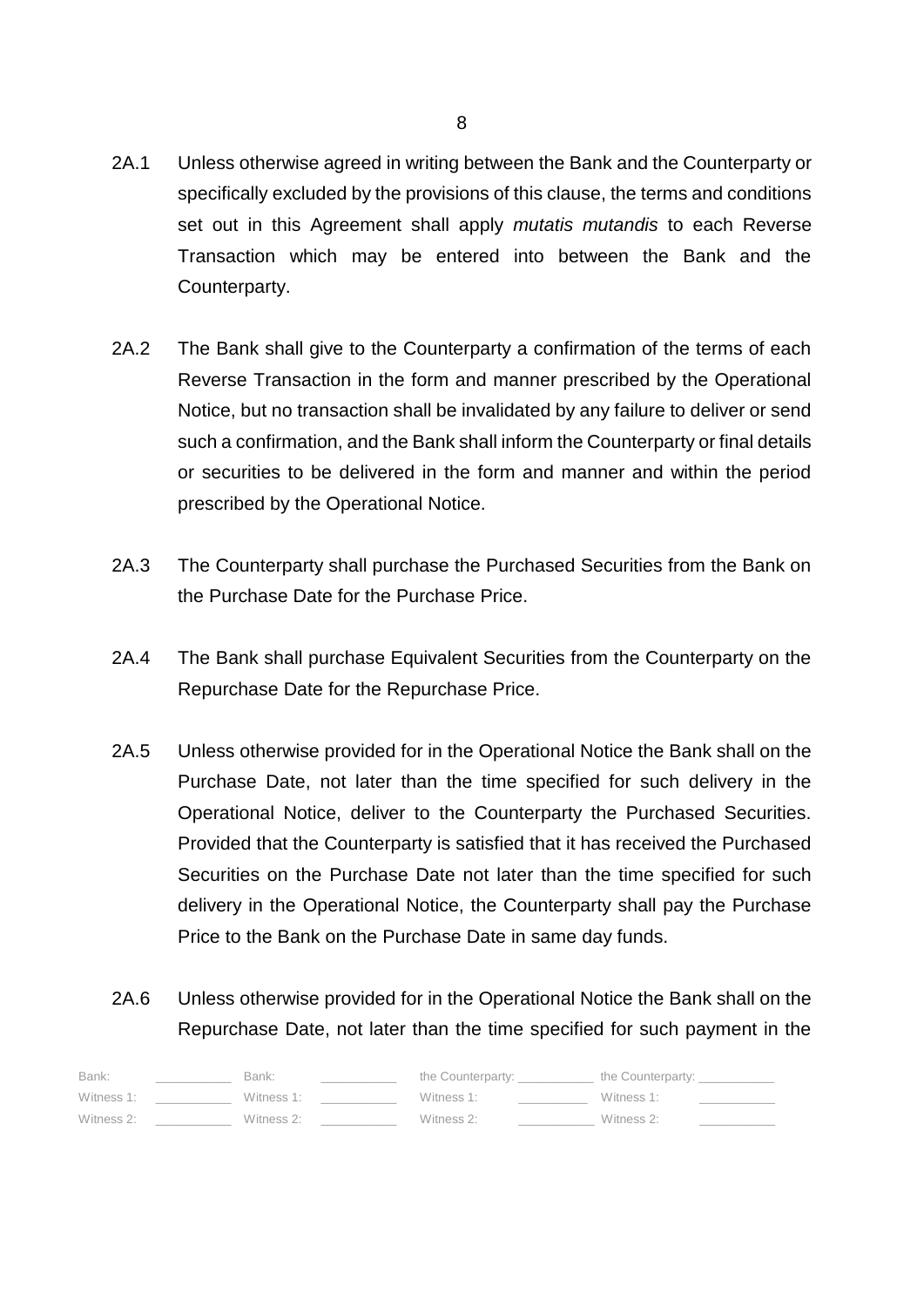Operational Notice, pay the Repurchase Price to the Counterparty in same day funds. Provided that the Counterparty is satisfied that it has received the Repurchase Price not later than the time specified for such payment in the Operational Notice, the Counterparty shall deliver to the Bank Equivalent Securities on the Repurchase Date.

2A.7 The provisions of clause 3 of this Agreement pertaining to the maintenance of margin will not apply to Reverse Transactions.

# 3. **Margin : Margin maintenance**

- 3.1 Subject to clause 3.3, if at any time there is a Margin Deficit, the Bank may by notice to the Counterparty require the Counterparty to make a Margin Transfer of an amount sufficient to eliminate the Margin Deficit, in the form and manner and within the period prescribed by the Operational Notice.
- 3.2 Subject to clause 3.3, if at any time there is a Margin Excess, the Counterparty may by notice to the Bank require the Bank to make a Margin Transfer of an amount sufficient to eliminate the Margin Excess, in the form and manner and within the period prescribed by the Operational Notice.
- 3.3 The Operational Notice may provide that no notice may be given under clause 3.1 or clause 3.2, notwithstanding that there is a Margin Deficit or (as the case may be) a Margin Excess, if specified circumstances prevail or unless specified conditions are satisfied; and different provisions may be so made in respect of a Margin Deficit and a Margin Excess.

# 3.4 For the purposes of this Agreement the existence and amount of any Margin Deficit or Margin Excess at any time shall be determined in accordance with the

| Bank:      | Bank:      | the Counterparty: | the Counterparty: |  |
|------------|------------|-------------------|-------------------|--|
| Witness 1: | Witness 1: | Witness 1:        | Witness 1:        |  |
| Witness 2: | Witness 2: | Witness 2:        | Witness 2:        |  |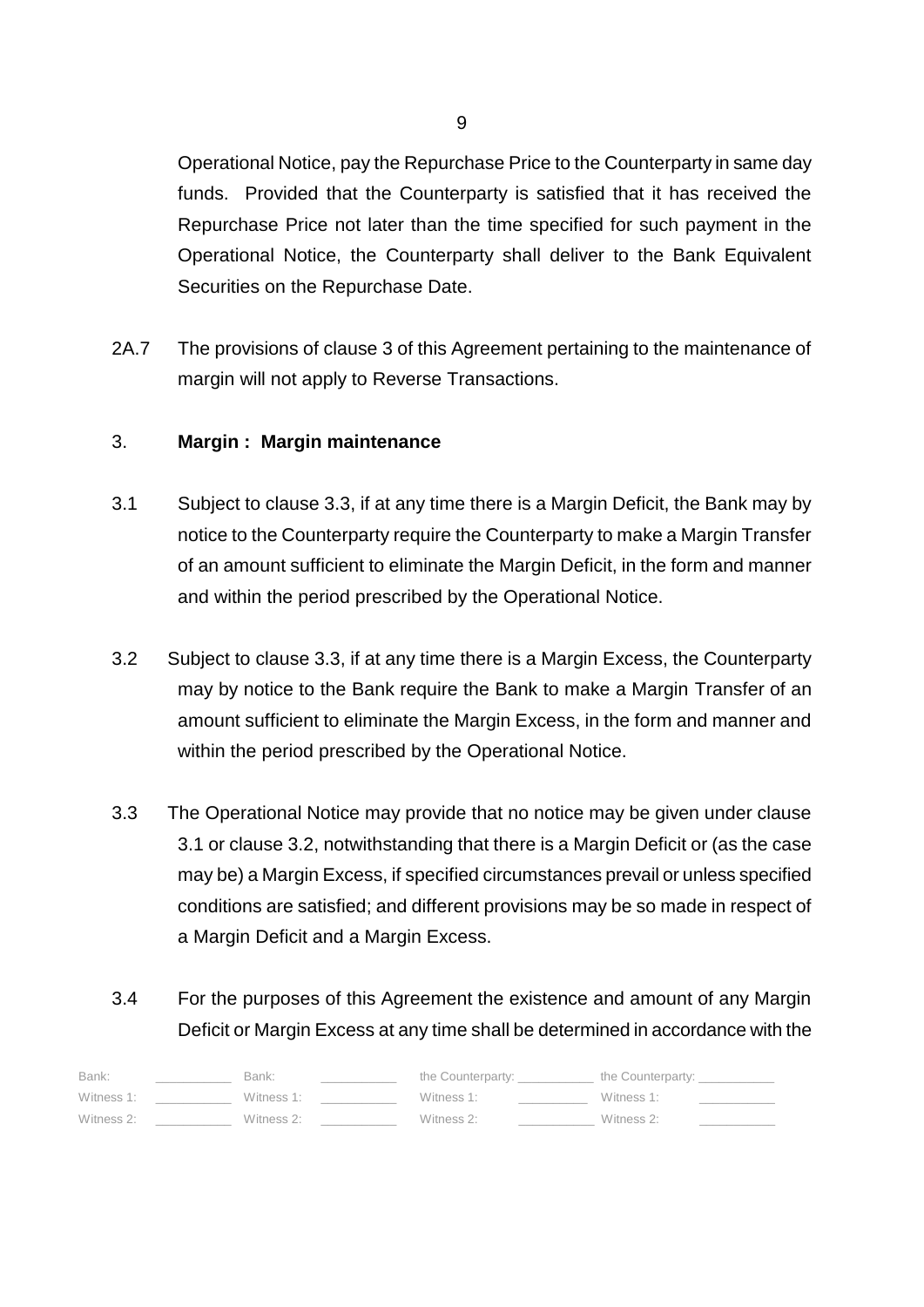applicable provisions contained in the Operational Notice.

- 3.5 Notice of any Margin Transfer under this clause shall be given, and any such Margin Transfer shall be made, at the time and in the manner provided by, and generally in accordance with, the Operational Notice.
- 3.6 The payment of Cash Margin by the Counterparty to the Bank shall give rise to a debt owing by the Bank to the Counterparty, such debt being repayable in accordance with this Agreement.

# 4. **Payments and deliveries**

- 4.1 All payments and deliveries of securities under any Transaction or Reverse Transaction shall be made in the manner specified in the Operational Notice or in such other manner as may be agreed between the Parties.
- 4.2 Any rights, titles and interest in any Purchased Securities, and any Margin Securities transferred under this Agreement shall pass from one Party to the other on delivery in accordance with the terms of this Agreement free from all liens, claims and encumbrances. The Parties shall execute and deliver all documents, give all instructions and do all things necessary to ensure that title passes in accordance with this clause.
- 4.3 Notwithstanding the use of expressions such as Repurchase Date, Repurchase Price, and Margin, which are used to reflect terminology used in the market in connection with transactions of the kind provided for in this Agreement, all right, title and interest in and to securities and moneys transferred or paid under this Agreement shall pass to the transferee upon final settlement in the SAMOS system.

| Bank:      | Bank:      | the Counterparty: | the Counterparty: |
|------------|------------|-------------------|-------------------|
| Witness 1: | Witness 1: | Witness 1:        | Witness 1:        |
| Witness 2: | Witness 2: | Witness 2:        | Witness 2:        |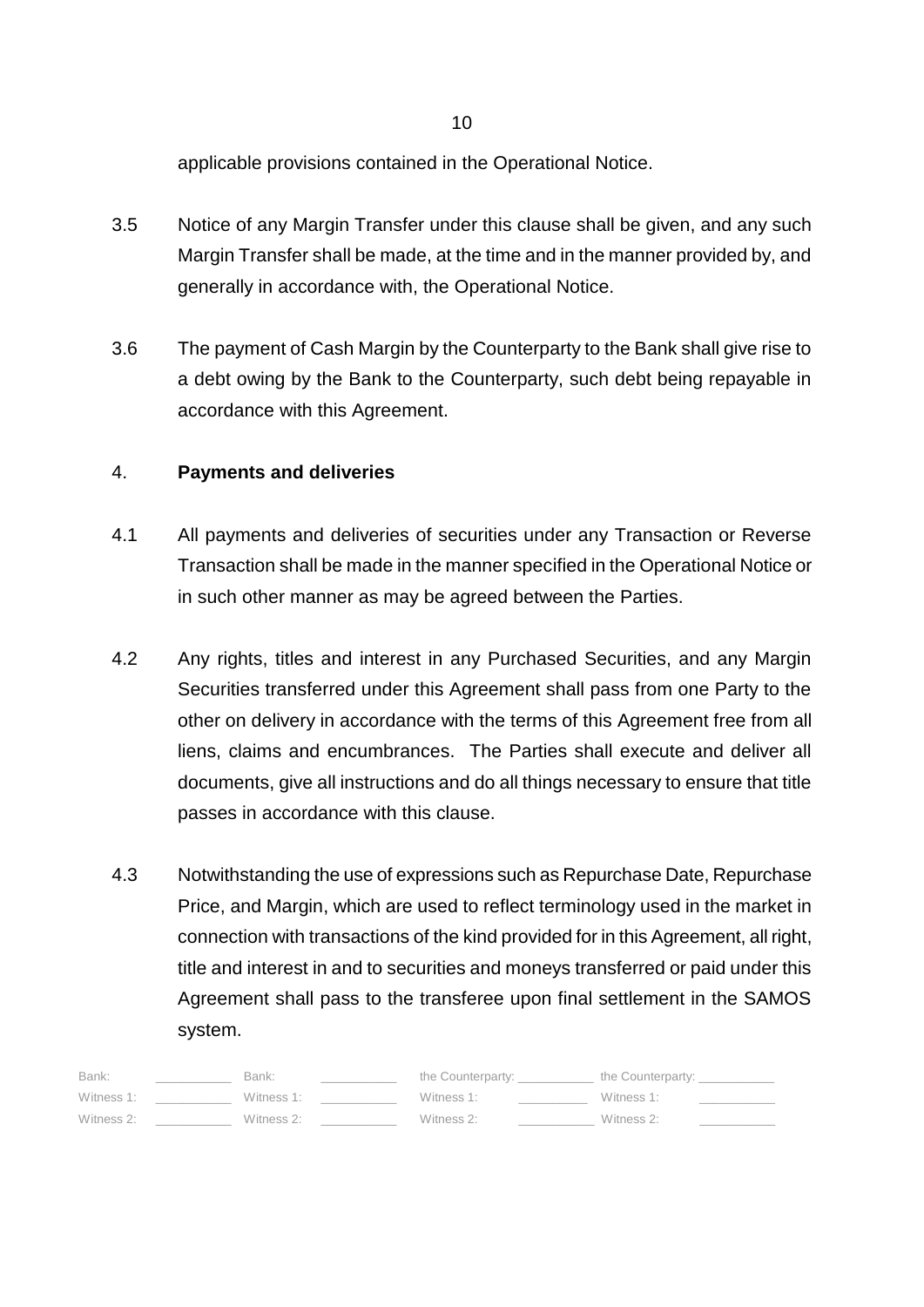- 4.4 Time shall be of the essence of this Agreement.
- 4.5 Subject to clause 4.7 and clause 7, all amounts payable by each Party to the other under any Transaction or otherwise under this Agreement on the same date shall be combined in a single calculation of a net sum payable by one Party to the other and the obligation to pay the sum shall be the only obligation of either Party in respect of those amounts.
- 4.6 Subject to clause 4.7 and clause 7, all securities of the same issue, denomination, currency and series transferable by each Party to the other under any Transaction or otherwise under this Agreement on the same date shall be combined in a single calculation of a net quantity of securities transferable by one Party to the other and the obligation to transfer the net quantity of securities transferable by one Party to the other and the obligation to transfer the net quantity of securities shall be the only obligation of either Party in respect of the securities so transferable and receivable.
- 4.7 Nothing in clause 4.5 or clause 4.6 shall preclude the settlement of payments on a gross basis through the SAMOS system, or the delivery of securities through the Settlement Division or any other securities settlement system, as the case may be, in accordance with the Operational Notice.

# 5. **Representations, warranties and undertakings**

- 5.1 The Counterparty represents, warrants and undertakes to the Bank that
	- (a) it is duly authorised to enter into and perform in terms of this Agreement and the Transactions and Reverse Transactions contemplated hereby;

| Bank:      | Bank:      | the Counterparty: | the Counterparty: |  |
|------------|------------|-------------------|-------------------|--|
| Witness 1: | Witness 1: | Witness 1:        | Witness 1:        |  |
| Witness 2: | Witness 2: | Witness 2:        | Witness 2:        |  |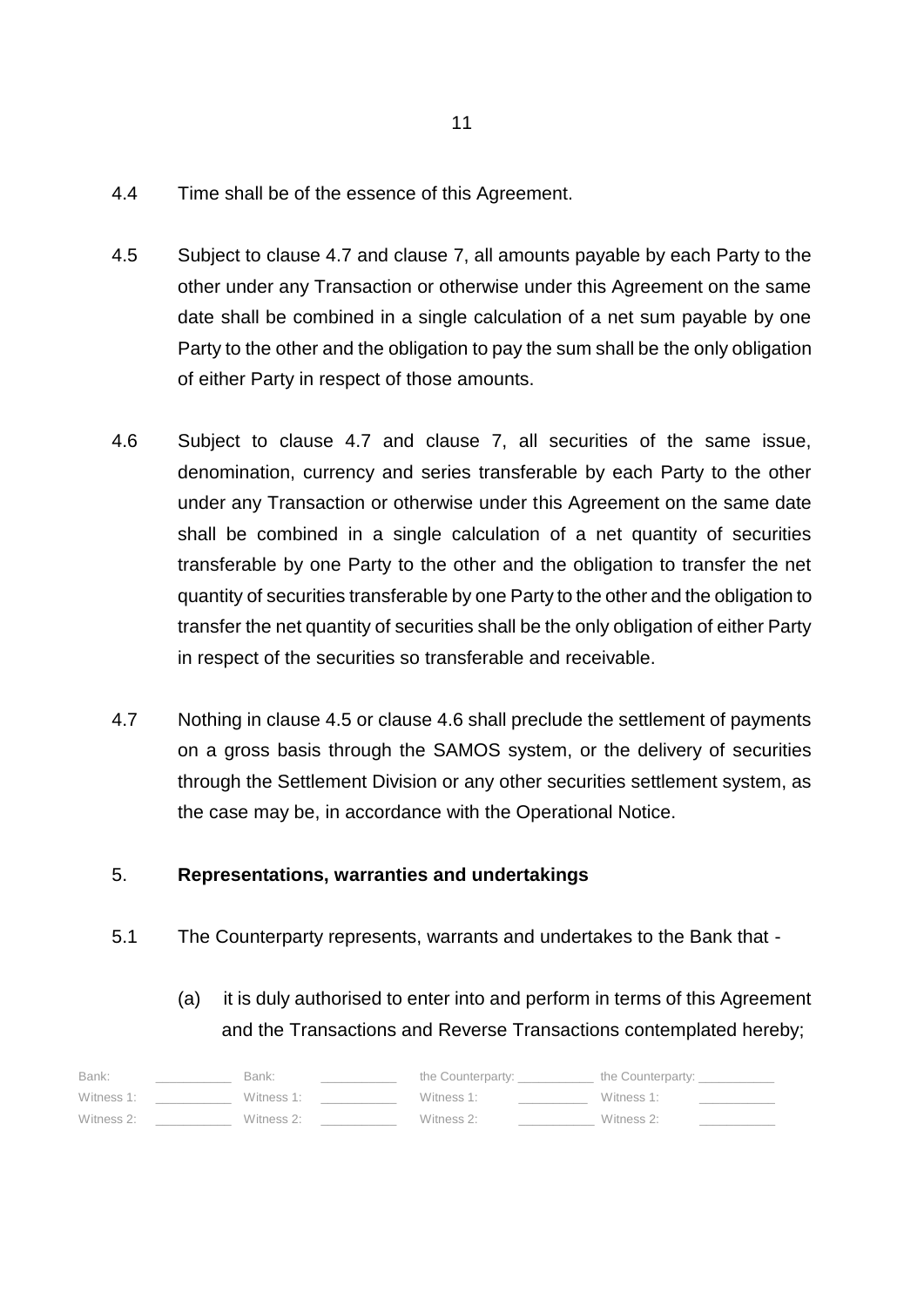- (b) it is entering into the Agreement, and will enter into and perform the Transactions and Reverse Transactions contemplated by this Agreement, as principal;
- (c) the person signing this Agreement and entering into any Transaction or Reverse Transaction on its behalf is or, in the case of any Transaction or Reverse Transaction, will at the time such Transaction or Reverse Transaction is entered into be duly authorised so to act;
- (d) it has obtained all authorisations of any governmental authority or regulatory body required by it in connection with this Agreement and the Transactions and Reverse Transactions to be effected under it and such authorisations remain in full force and effect;
- (e) the execution, delivery and performance of this Agreement and the Transactions and Reverse Transactions to be effected under it will not violate any law, regulation, by-law or rule applicable to the Counterparty;
- (f) at the time of sale to the Bank of any Purchased Securities or payment or transfer to the Bank of any Margin it will have the full and unqualified right to make such sale, payment or transfer and that upon such sale, payment or transfer the Bank will receive the same free and clear of any lien, claim, charge or encumbrance; and
- (g) at the time of any purchase by the Counterparty of any Equivalent Securities it will have the full and unqualified right to make such purchase.

# 5.2 The Bank represents and warrants to the Counterparty that at the time of sale

| Bank:      | Bank:      | the Counterparty: | the Counterparty: |  |
|------------|------------|-------------------|-------------------|--|
| Witness 1: | Witness 1: | Witness 1:        | Witness 1:        |  |
| Witness 2: | Witness 2: | Witness 2:        | Witness 2:        |  |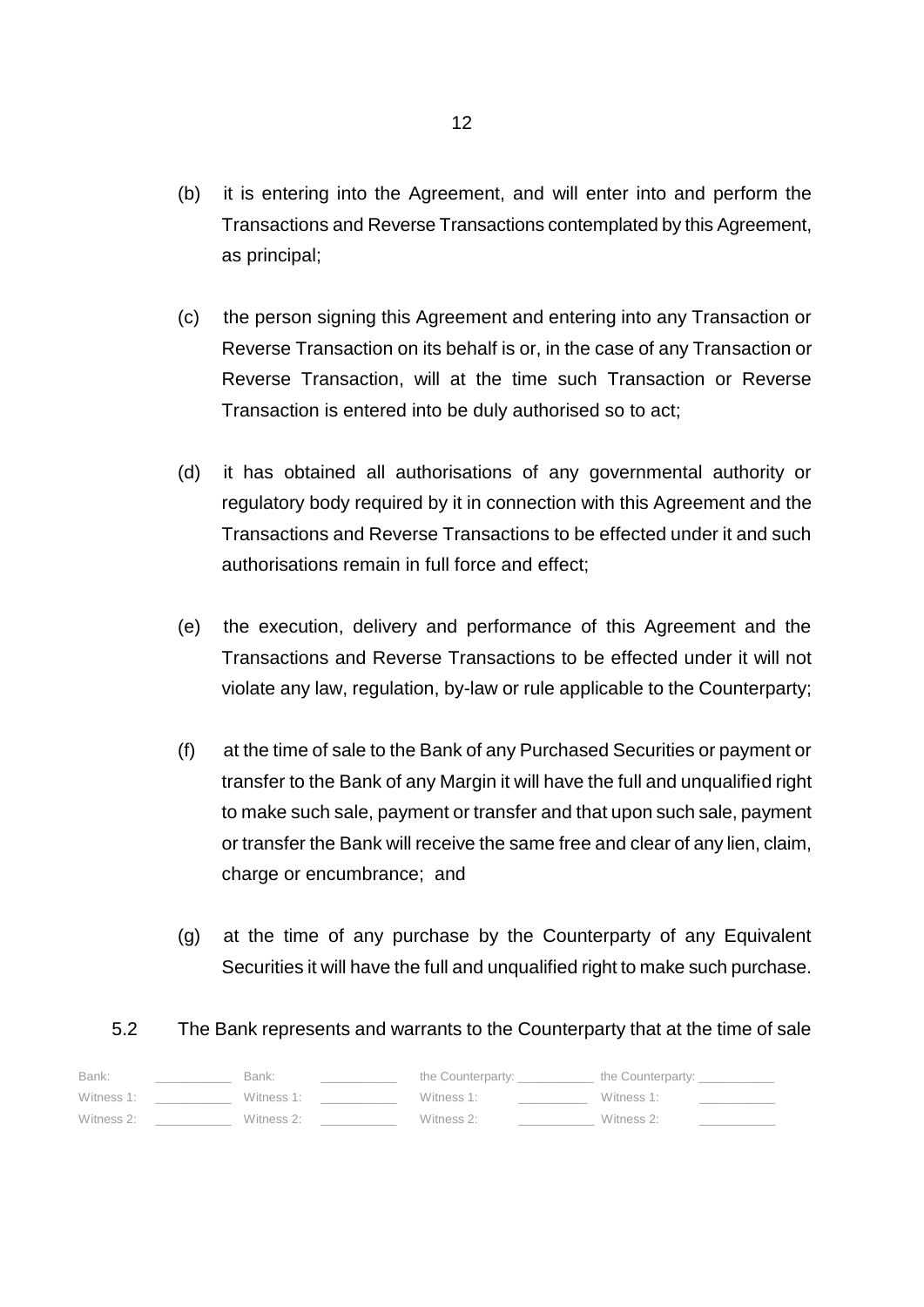to the Counterparty of any Equivalent Securities or transfer to the Counterparty of any Margin Securities it will have the full and unqualified right to make such sale, payment or transfer, and that upon sale, payment or transfer the Counterparty will receive the same free and clear of any lien, claim, charge or encumbrance, except as expressly contemplated otherwise in this Agreement or the relevant Transaction or Reverse Transaction.

5.3 The Counterparty and the Bank shall be deemed to repeat the representations and warranties set out in clauses 5.1 and 5.2 respectively on each occasion on which a Transaction or Reverse Transaction is entered into and on each day on which Purchased Securities, Equivalent Securities, Margin Securities or Equivalent Margin Securities are to be transferred under a Transaction or Reverse Transaction.

## 6. **Default**

- 6.1 For the purposes of this Agreement, and subject to clause 6.2., Event *of Default* shall be treated as occurring if -
	- (a) the Counterparty fails in respect of any Transaction to deliver the Purchased Securities on the Purchase Date and by the time specified for such delivery in the Operational Notice or to pay the Repurchase Price on the Repurchase Date and by the time specified for such payment in the Operational Notice, or to perform any of its obligations under a Reverse Transaction; or
	- (b) the Counterparty fails to comply with clause 3.1; or

(c) any representation made or deemed to be made or repeated by the

| Bank:      | Bank:      | the Counterparty: | the Counterparty: |
|------------|------------|-------------------|-------------------|
| Witness 1: | Witness 1: | Witness 1:        | Witness 1:        |
| Witness 2: | Witness 2: | Witness 2:        | Witness 2:        |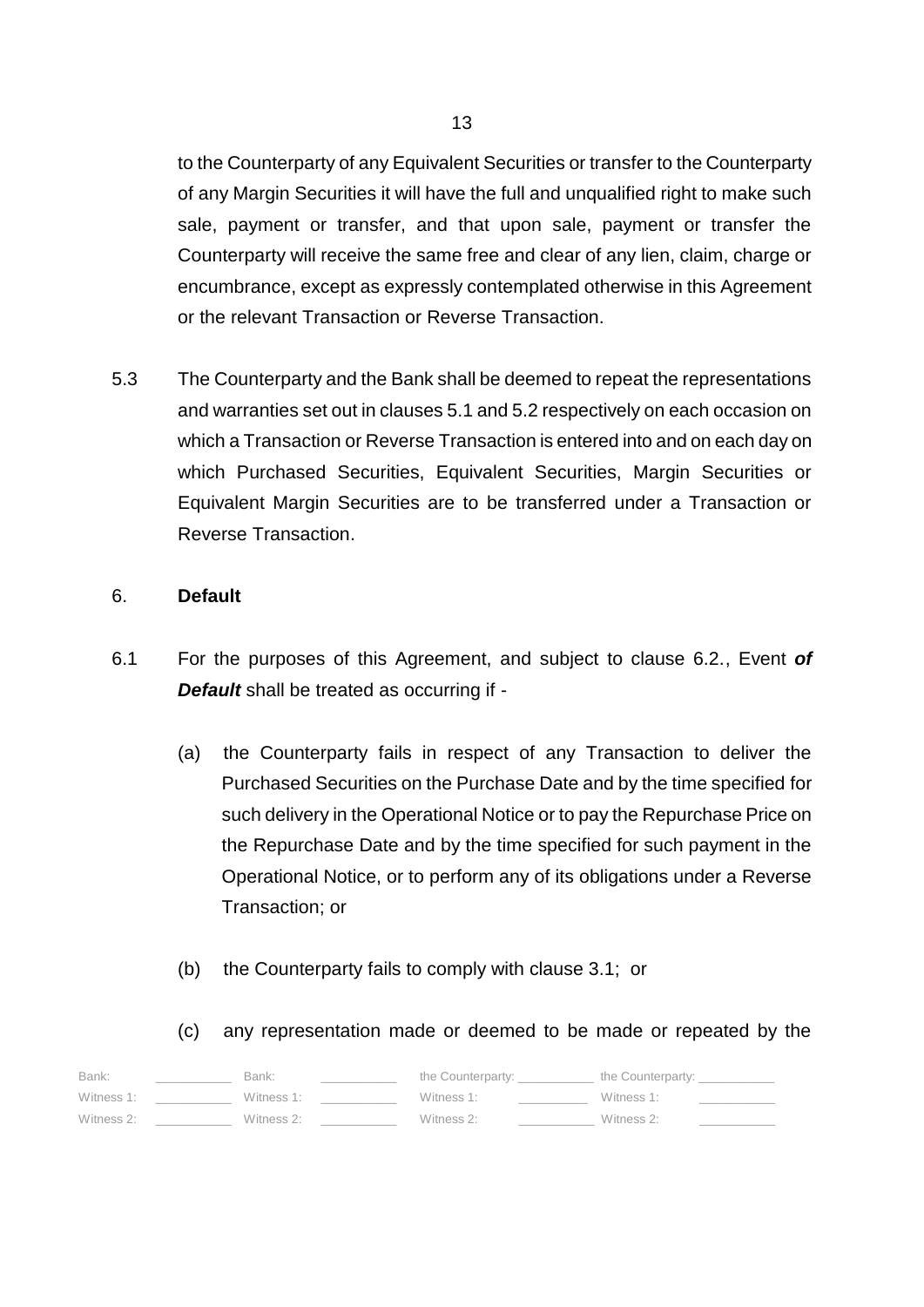Counterparty was or is incorrect or untrue in any material respect when made or repeated or deemed to be made or repeated; or

- (d) the Counterparty fails to perform any other of its obligations under this Agreement and does not remedy such failure within three full Business Days after notice given by the Bank requiring it to do so; or
- (e) the Counterparty informs or admits to the Bank that it is unable to, or intends not to, perform any of its obligations under this Agreement or in respect of any Transaction; or
- (f) the Counterparty is suspended or expelled from membership of or participation in any securities exchange or association or other selfregulating organisation, or suspended from dealing in securities by any regulatory authority, or any of its assets or the assets of investors held by it or to its order are transferred or ordered to be transferred to a trustee or curator by a regulatory authority or competent court of law pursuant to any banking or securities regulating legislation; or
- (g) the Counterparty makes a general assignment for the benefit of, or enters into a reorganisation, arrangement or composition with creditors; or
- (h) the Counterparty is unable to pay its debts as they become due, or the Counterparty's liabilities exceed its assets; or
- (i) the Counterparty seeks, consents to or acquiesces in the appointment of any trustee, curator, judicial manager or liquidator or analogous officer of it or any material part of its property; or

| Bank:      | Bank:      | the Counterparty: | the Counterparty: |
|------------|------------|-------------------|-------------------|
| Witness 1: | Witness 1: | Witness 1:        | Witness 1:        |
| Witness 2: | Witness 2: | Witness 2:        | Witness 2:        |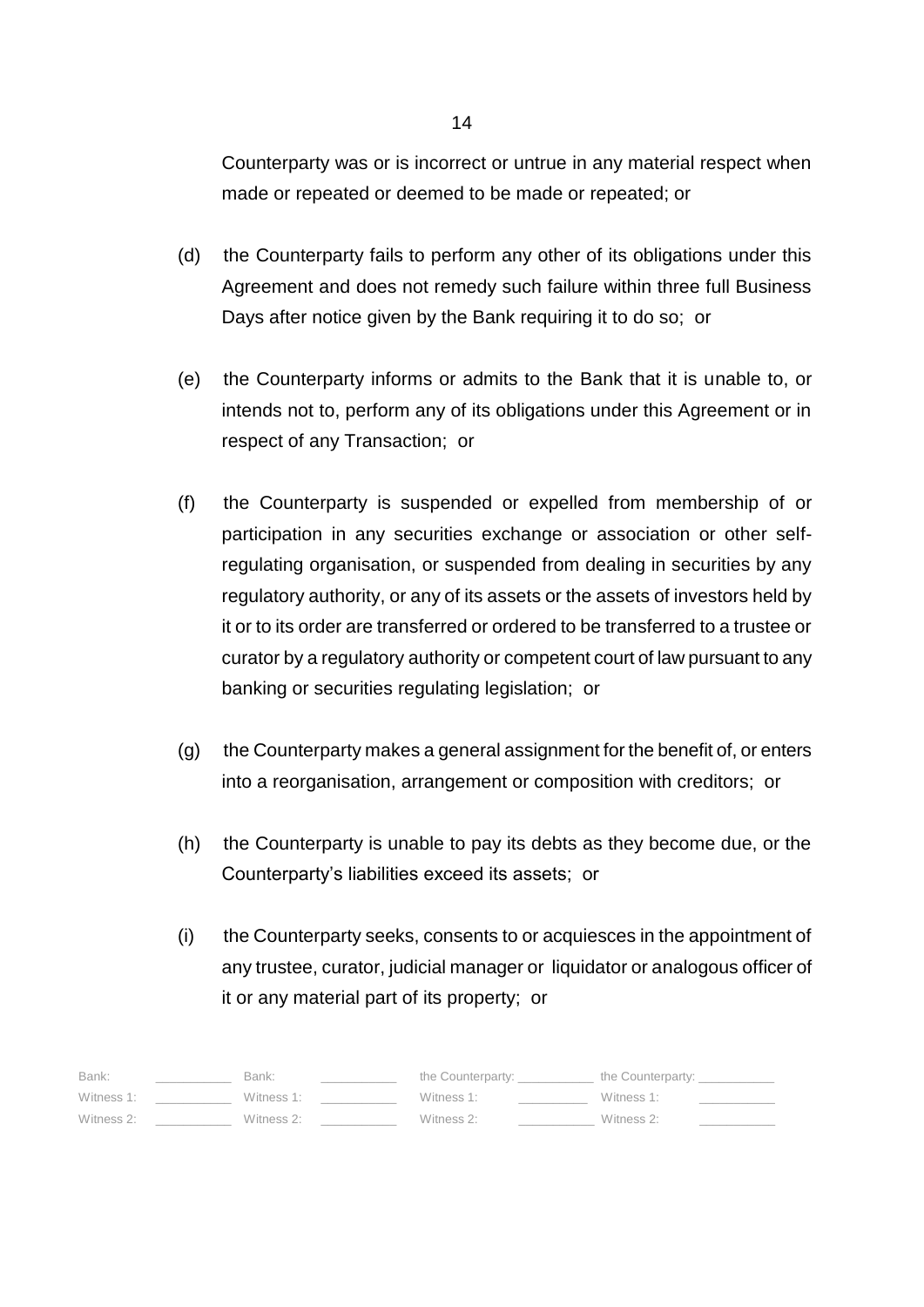- (j) a Qualifying Petition (as defined in clause 6.2) is filed or presented in respect of the Counterparty; or
- (k) application is made for the placing under judicial management or curatorship of the Counterparty or
- (l) an order is made or resolution passed for the winding-up or dissolution of the Counterparty, or the Counterparty is placed under judicial management or curatorship; or
- (m) an application (not being an application falling within the ambit of paragraph (j) or (k) above) is filed or presented in respect of the Counterparty or any of its Subsidiaries (other than by the Bank in respect of any obligation under this Agreement) in any court or before any agency or for the insolvency, winding-up or insolvency of the Counterparty or any of its Subsidiaries (or any analogous proceeding) or seeking any reorganisation, arrangement, composition, re-adjustment, liquidation, dissolution or similar relief (other than a solvent reconstruction, amalgamation or reorganisation to which the Bank has given its prior written consent) under any present or future law or regulation, such petition not having been stayed or dismissed within 30 days of its filing; or
- (n) there is appointed a curator, judicial manager, liquidator or trustee or analogous officer of the Counterparty or over all or any material part of the Counterparty's property; or
- (o) there is convened any meeting of creditors of the Counterparty for the purposes of considering a voluntary arrangement or any analogous proceeding; or

| Bank:      | Bank:      | the Counterparty: | the Counterparty: |
|------------|------------|-------------------|-------------------|
| Witness 1: | Witness 1: | Witness 1:        | Witness 1:        |
| Witness 2: | Witness 2: | Witness 2:        | Witness 2:        |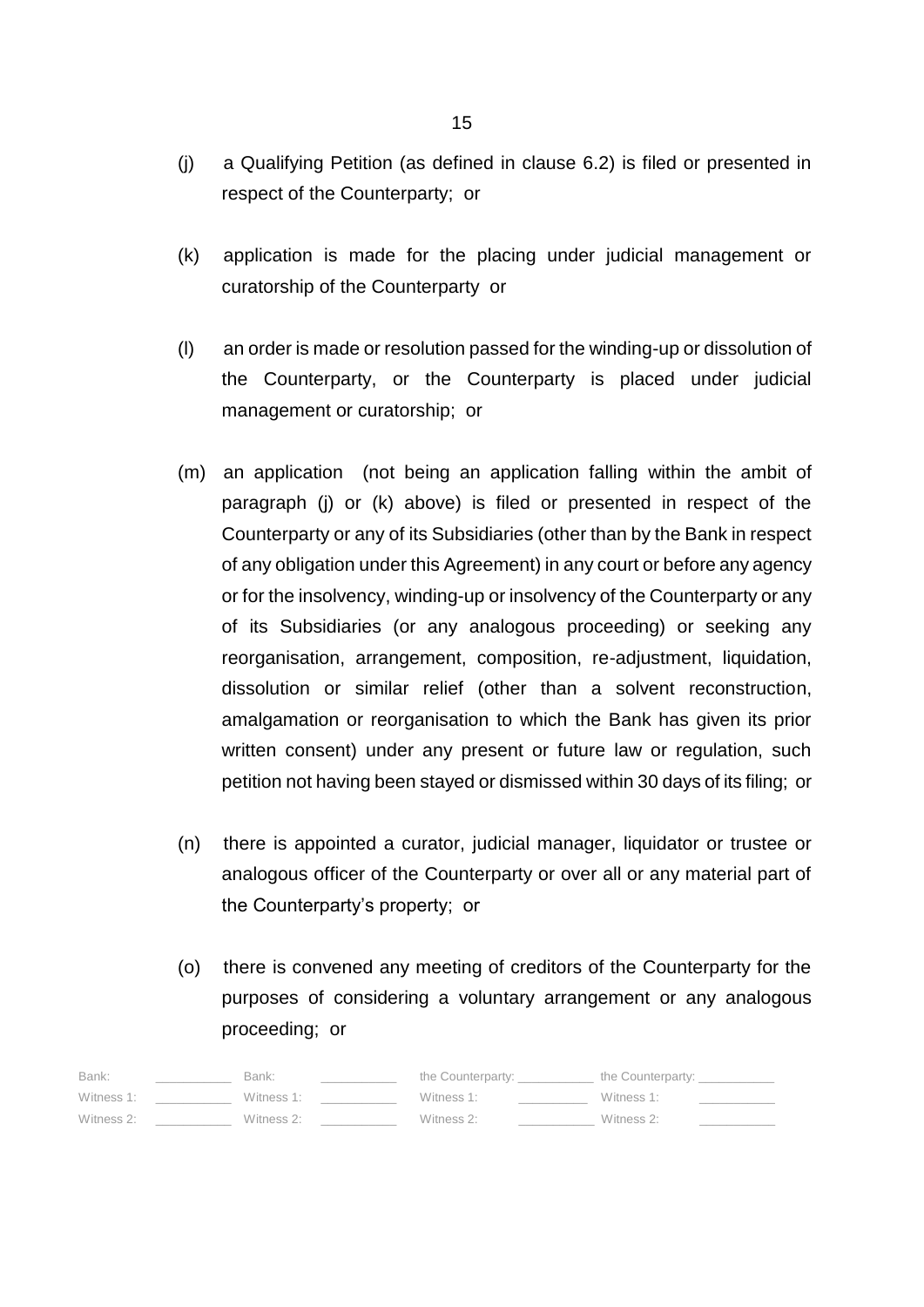- (p) any event analogous to any of those mentioned in paragraphs (g), (h), (i),  $(i)$ ,  $(k)$ ,  $(l)$ ,  $(m)$ ,  $(n)$ ,  $(o)$  and  $(p)$  above occurs in any jurisdiction in relation to the Counterparty or, where any such paragraph includes reference to an occurrence relating to any of the Counterparty's Subsidiaries, any of its Subsidiaries; or
- (q) (i) the Counterparty's membership of, or participation in, the Settlement Division, SAMOS, STRATE or any other securities settlement system through which the Counterparty holds or delivers securities for the purposes of this Agreement is suspended or terminated, or (ii) where the Counterparty holds or delivers securities for the purposes of this Agreement through STRATE, the Settlement Division or any such other securities settlement system under arrangements made with a member of that system, those arrangements are terminated or suspended, unless the Counterparty continues to be able to hold and transfer securities through the relevant securities settlement system under arrangements made with another member, or by itself becoming a member, of the relevant securities system;

and in the case of any event other than that mentioned in paragraph (r) above so far as it relates to that paragraph, the Bank serves a Default Notice on the Counterparty.

6.2 For the purposes of this clause 6 a *Qualifying Petition* means an application (other than one of a vexatious or frivolous nature) for the winding-up order (or seeking similar relief in any jurisdiction) based on the non-payment of a debt or other claim of an amount exceeding R10 000 000 (ten million rand) or the equivalent of that sum in any other currency (or such other amount as may be

| Bank:      | Bank:      | the Counterparty: | the Counterparty: |  |
|------------|------------|-------------------|-------------------|--|
| Witness 1: | Witness 1: | Witness 1:        | Witness 1:        |  |
| Witness 2: | Witness 2: | Witness 2:        | Witness 2:        |  |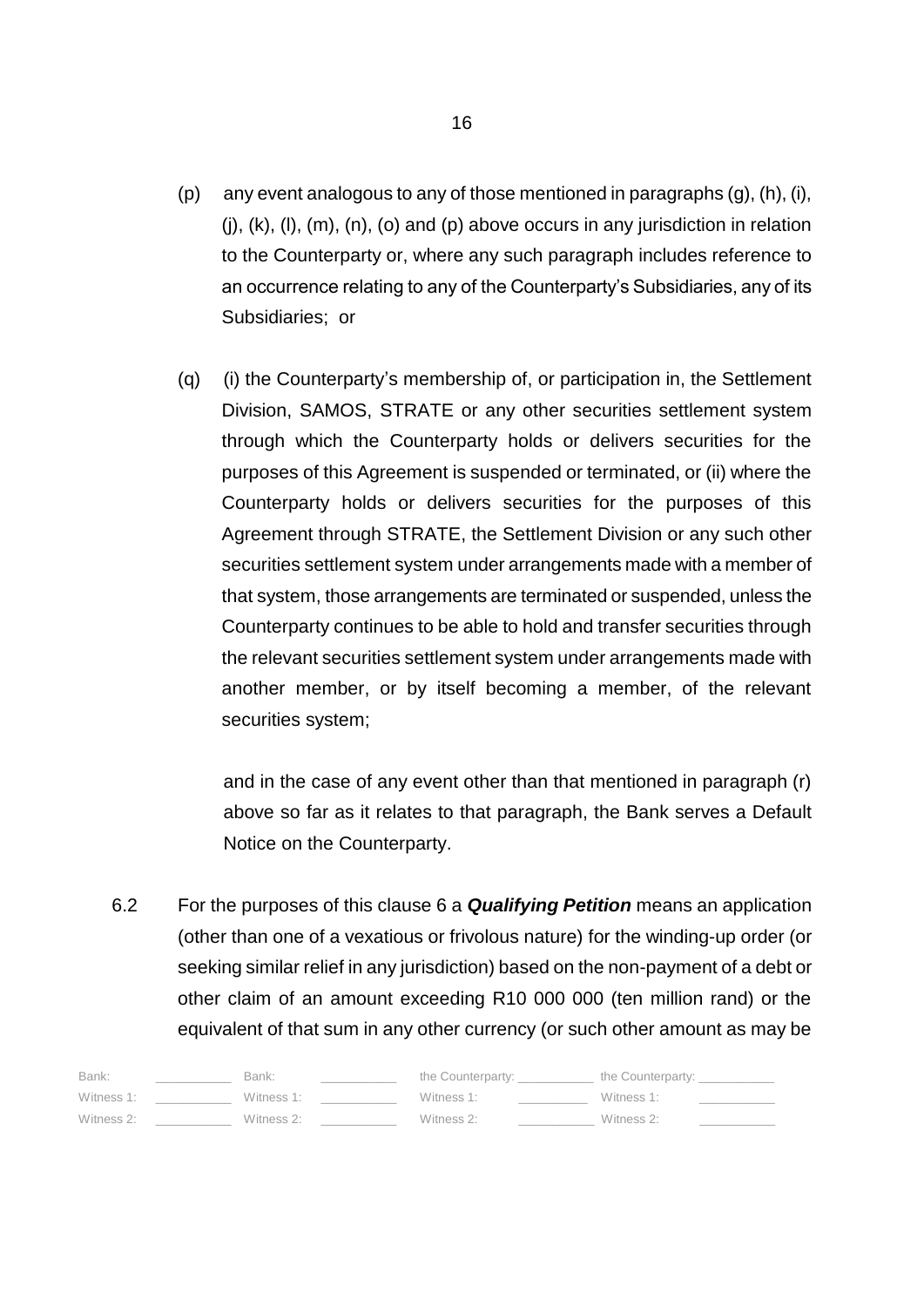specified in the Operational Notice).

6.3 The Counterparty shall immediately notify the Bank if an Event of Default, or an event which, upon the serving of a Default Notice, would be an Event of Default, occurs.

# 7. **Close-out and liquidation of obligations on the occurrence of an Event of Default**

- 7.1 If an Event of Default occurs in relation to the Counterparty -
	- (a) the Repurchase Date for each Transaction and Reverse Transaction shall be deemed to occur immediately and, subject to the following provisions of this clause, all Cash Margin shall be immediately repayable, and all Equivalent Margin Securities shall be immediately deliverable (and so that, where this clause applies, performance of the respective obligations of the Parties with respect to the delivery of securities, the payment of the Repurchase Price for any Equivalent Securities, and the repayment of any Cash Margin shall be effected only in accordance with the following provisions of this clause);
	- (b) the Default Market Values of the Equivalent Securities and any Equivalent Margin Securities to be transferred, the amount of any Cash Margin to be repaid and the Repurchase Prices to be paid by the Counterparty shall be established by the Bank, acting reasonably and in good faith, for all Transactions and Reverse Transactions as at the Repurchase Date;
	- (c) on the basis of the sums so established, an account shall be taken (as at the Repurchase Date) of what is due from each Party to the other under

| Bank:      | Bank:      | the Counterparty: | the Counterparty: |
|------------|------------|-------------------|-------------------|
| Witness 1: | Witness 1: | Witness 1:        | Witness 1:        |
| Witness 2: | Witness 2: | Witness 2:        | Witness 2:        |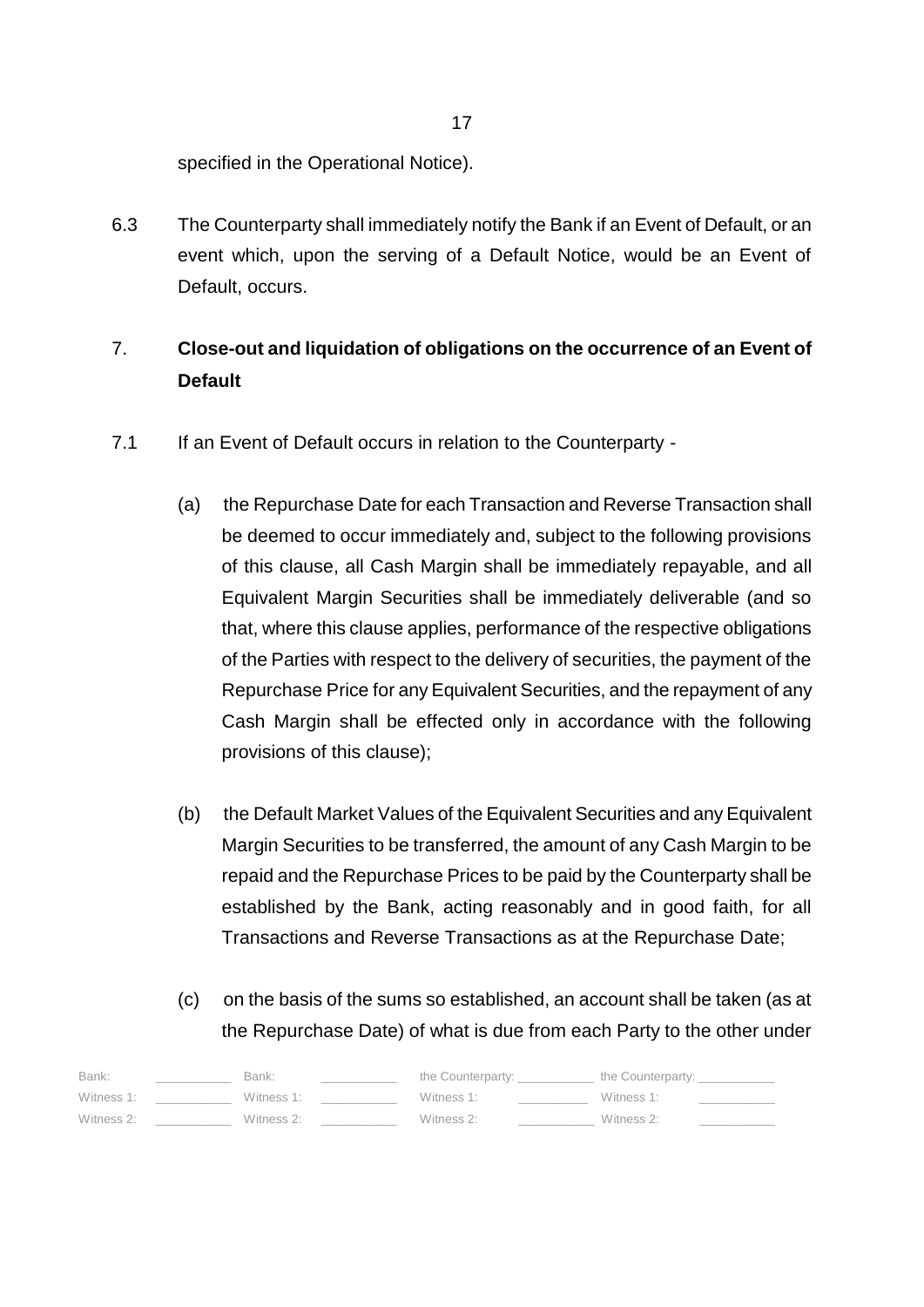this Agreement (on the basis that each party's claim against the other in respect of the transfer to it of Equivalent Securities or Equivalent Margin Securities under this Agreement equals the Default Market Value therefor) and the sums due from one Party shall be set off against the sums due from the other and only the balance of the account shall be payable (by the Party having the claim valued at the lower amount pursuant to the foregoing) and such balance shall be due and payable on the next Business Day following the occurrence of the Event of Default.

7.2 The Counterparty shall be liable to the Bank for the amount of all reasonable legal and other expenses incurred by the Bank in connection with or as a consequence of an Event of Default, together with interest thereon at the rate specified in clause 8.

## 8. **Default interest**

- 8.1 If a Party fails to pay the balance referred to in clause 7.1(c) in accordance with that clause that Party shall pay interest on the amount of such balance from the time of default up to the time of actual payment (as well after as before judgment) at the marginal lending rate determined by the Bank.
- 8.2 Interest under this clause 8 shall accrue daily on the basis of a year of 365 days from and including the first day to the last day of each period of one month beginning from the day on which the balance under clause 7.1(c) was due and shall be due and payable at the end of each such period. So long as the default continues, the rate referred to in clause 8.1 shall be calculated on a similar basis at the end of each such period and interest payable under this clause 8.2 which is unpaid at the end of each such period shall thereafter itself bear interest at the rates provided in this clause 8.

| Bank:      | Bank:      | the Counterparty: | the Counterparty: |  |
|------------|------------|-------------------|-------------------|--|
| Witness 1: | Witness 1: | Witness 1:        | Witness 1:        |  |
| Witness 2: | Witness 2: | Witness 2:        | Witness 2:        |  |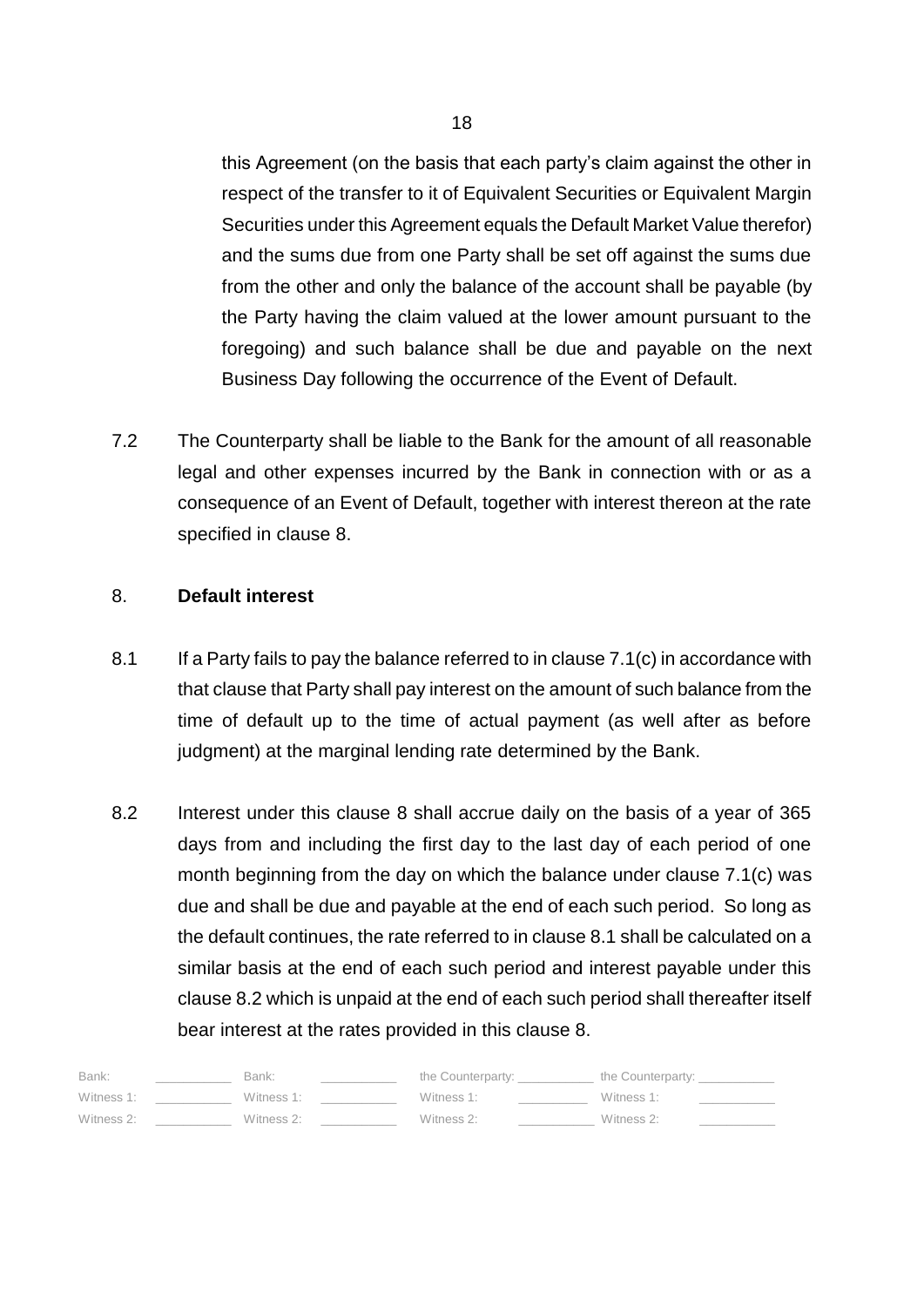#### 9. **No waivers**

No indulgence or concession granted by either Party (including, without limitation, the entering into or performance of any Transaction, Reverse Transaction or any other business at any time when an Event of Default has occurred and is continuing) and no omission or delay on the part of either Party in exercising any right, power or privilege hereunder or under any Transaction or Reverse Transaction shall operate as a waiver thereof, nor shall any single or partial exercise of any such right, power or privilege hereunder or under any Transaction or Reverse Transaction operate as a waiver thereof, nor shall any single or partial exercise of any such right, power or privilege preclude any further exercise thereof or the exercise of any other right, power or privilege. The rights and remedies of each Party provided in this Agreement and any Transaction and Reverse Transaction are cumulative with and not exclusive of any rights of lien, sale, set-off or retention or other rights or remedies which such Party may have at common law, by statute or otherwise howsoever.

#### 10. **Single agreement**

The Parties acknowledge that, and have entered into this Agreement and will enter into each Transaction or Reverse Transaction in consideration of and in reliance on the fact that, all Transactions and Reverse Transactions constitute a single business and contractual relationship and are made in consideration of each other. Accordingly, each of the Parties agrees that -

(a) subject and without prejudice to clause 7, each of them shall in case of an Event of Default be entitled to set off claims and apply property held by them in respect of any Transaction and Reverse Transaction against

| Bank:      | Bank:      | the Counterparty: | the Counterparty: |  |
|------------|------------|-------------------|-------------------|--|
| Witness 1: | Witness 1: | Witness 1:        | Witness 1:        |  |
| Witness 2: | Witness 2: | Witness 2:        | Witness 2:        |  |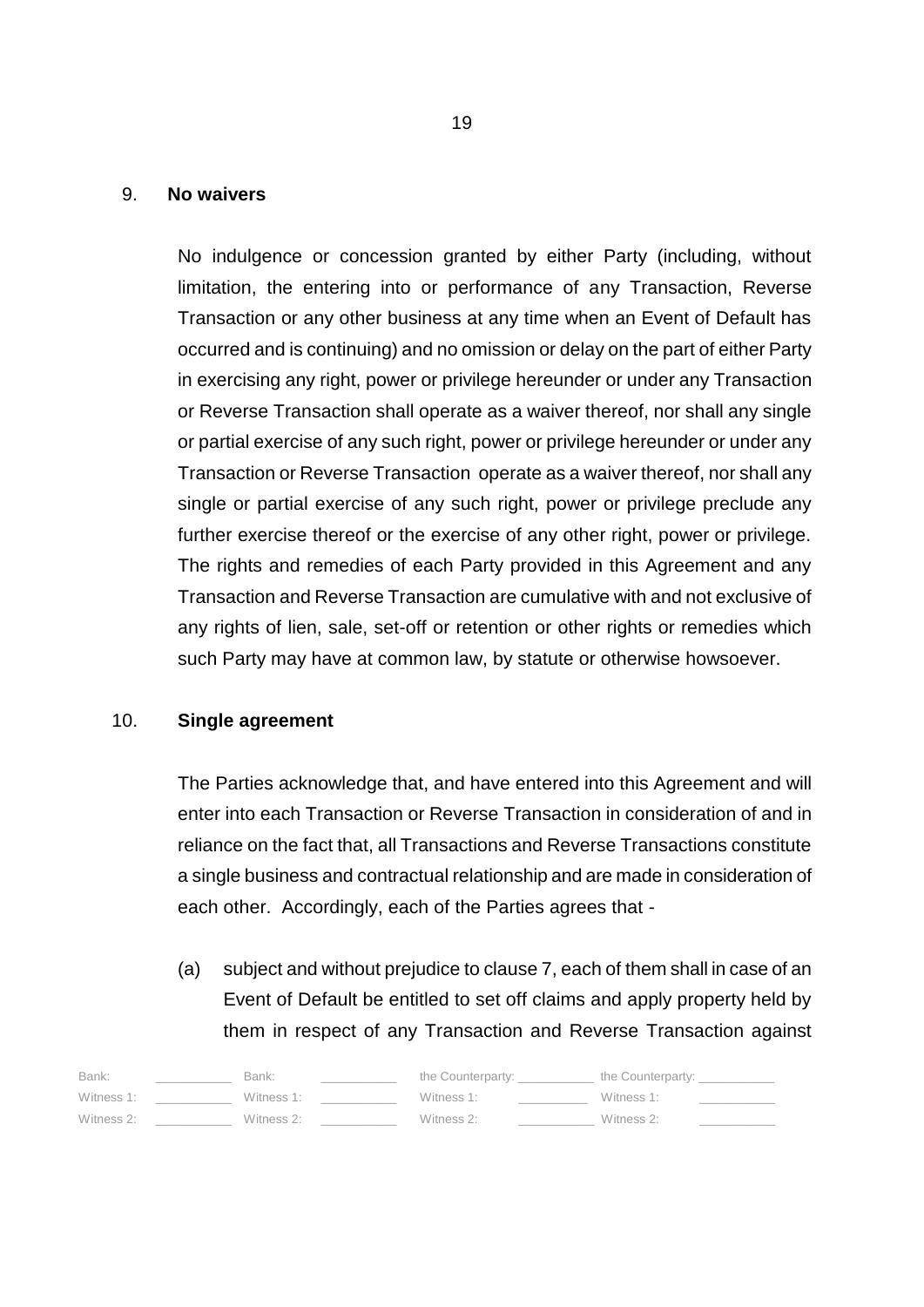obligations owing to them in respect of any other Transaction and Reverse Transaction; and

(b) payments, deliveries and other transfers made by either of them in respect of any Transaction or Reverse Transaction shall be deemed to have been made in consideration of payments, deliveries and other transfers in respect of any other Transactions or Reverse Transaction, and the obligations to make any such payments, deliveries and other transfers may be applied against each other and netted.

#### 11. **Successors in title and permitted assigns**

- 11.1 The provisions of this Agreement and of each Transaction shall be binding upon and inure to the benefit of the Parties hereto and their respective successors in title and permitted assigns.
- 11.2 The rights and obligations of the Parties under this Agreement and under each Transaction shall not be capable of assignment by either Party without the prior written consent of the other.

#### 12. **Telephone and facsimile communications**

12.1 The Bank shall be entitled without further enquiry to accept and act on any request, instruction or other communication or purported request, instruction or other communication received by the Bank through the Designated Telephone Link notwithstanding that it may afterwards be discovered that that request, instruction or other communication was not genuine or was not authorised by the Counterparty. Any such request, instruction or other communication on which the Bank so acts shall for all purposes of this Agreement and the

| Bank:      | Bank:      | the Counterparty: | the Counterparty: |  |
|------------|------------|-------------------|-------------------|--|
| Witness 1: | Witness 1: | Witness 1:        | Witness 1:        |  |
| Witness 2: | Witness 2: | Witness 2:        | Witness 2:        |  |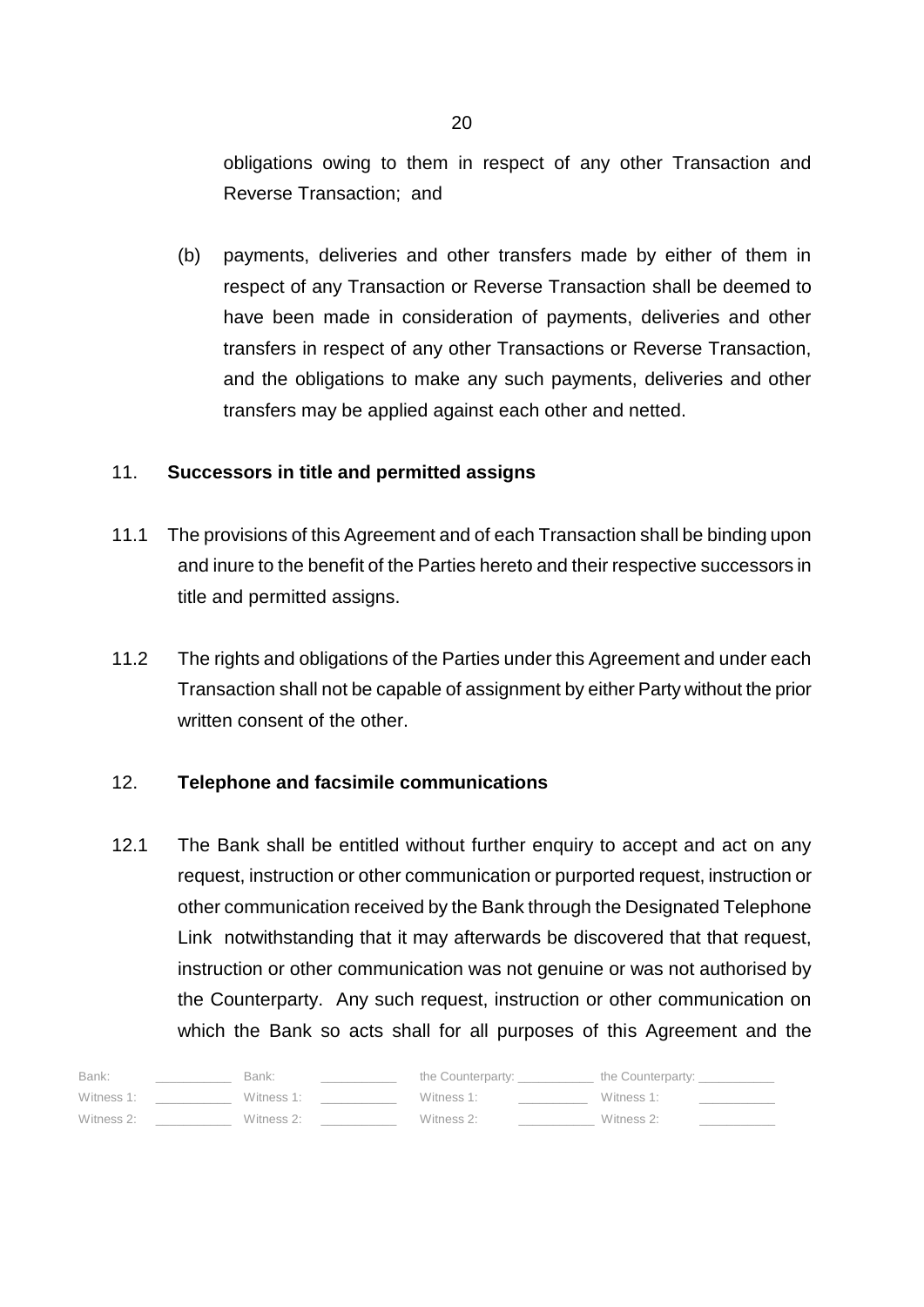Operational Notice be treated as effective and binding on the Counterparty in accordance with its terms and, accordingly, neither the Bank nor any of its servants or agents shall incur any liability or be responsible for any loss, damage, expense or claim whatsoever by reason of so acting.

- 12.2 The Counterparty shall procure that all requests, instructions and other communications given through the Designated Telephone Link are made or given by persons who are duly authorised to make or give them on its behalf and are within the scope of the authority of the person making or giving them.
- 12.3 The Counterparty undertakes
	- (a) to provide the Bank with a list of all persons who are authorised to sign facsimile transactions relating to Transactions and Reverse Transactions or otherwise relating to the matters to which this Agreement relates and with such particulars with respect to such persons as may from time to time be specified in the Operational Notice;
	- (b) promptly to provide the Bank with particulars of any change in the persons and particulars referred to in paragraph (a) above;
	- (c) to comply with any procedures set out in the Operational Notice or otherwise agreed between the Counterparty and the Bank with respect to the identification, confirmation or authentication of requests, instructions or other communications given by facsimile transmission on behalf of the Counterparty or with the maintenance of security with respect to or in connection with such requests, instructions or other communications.

# 12.4 The Counterparty agrees and acknowledges that, subject to any express

| Bank:      | Bank:      | the Counterparty: | the Counterparty: |  |
|------------|------------|-------------------|-------------------|--|
| Witness 1: | Witness 1: | Witness 1:        | Witness 1:        |  |
| Witness 2: | Witness 2: | Witness 2:        | Witness 2:        |  |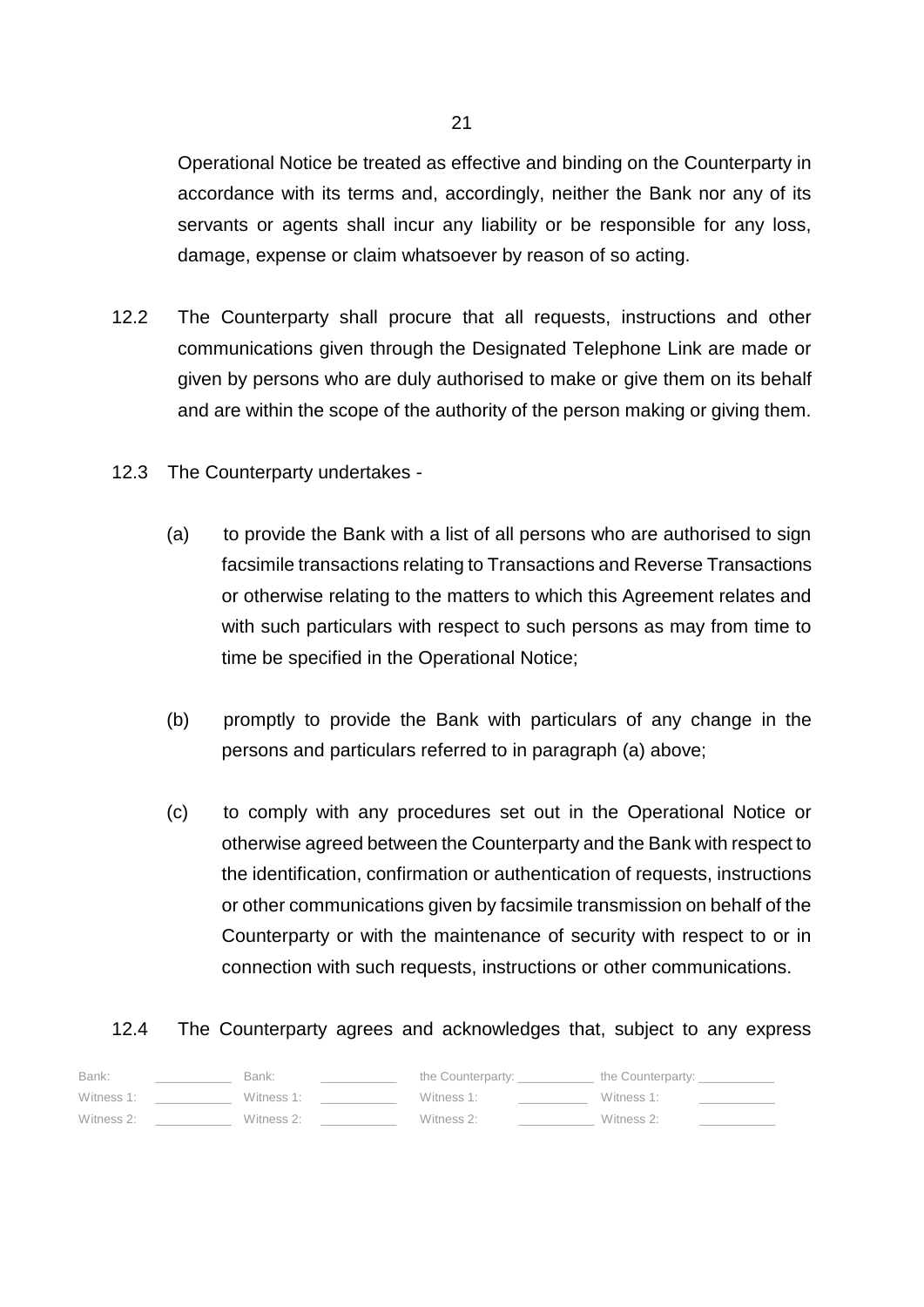provision of the Operational Notice -

- (a) the Bank will be entitled to act on the basis of any facsimile request, instruction or other communication appearing to the Bank to have been given by any person for the time being appearing on the list referred to in clause 12.3(a);
	- (b) the Bank and its servants and agents will not be responsible for any loss, claim or expense arising directly or indirectly out of the fraudulent impersonation of any person for the time being appearing on the list referred to in clause 12.3(a);
	- (c) the Bank and its servants and agents will not be responsible for any other loss, claim or expense arising out of any error or excess or want of authority in or with respect to any request, instruction or other communication given or purporting to have been given by facsimile under this Agreement except to the extent that such loss, claim or expense is shown to be attributable to negligence on the part of the Bank or its servants or agents.
- 12.5 Each party (i) consents to the recording of telephone conversations of trading and marketing personnel of the parties in connection with this Agreement and any Transactions and Reverse Transactions hereunder and to the submission of such recordings in evidence in any proceedings and (ii) agrees to obtain any necessary consent of, and give notice of such recording to, such personnel.

#### 13. **Notice**

#### 13.1 Subject to clause 13.2, any notice required to be given under this Agreement

| Bank:      | Bank:      | the Counterparty: | the Counterparty: |  |
|------------|------------|-------------------|-------------------|--|
| Witness 1: | Witness 1: | Witness 1:        | Witness 1:        |  |
| Witness 2: | Witness 2: | Witness 2:        | Witness 2:        |  |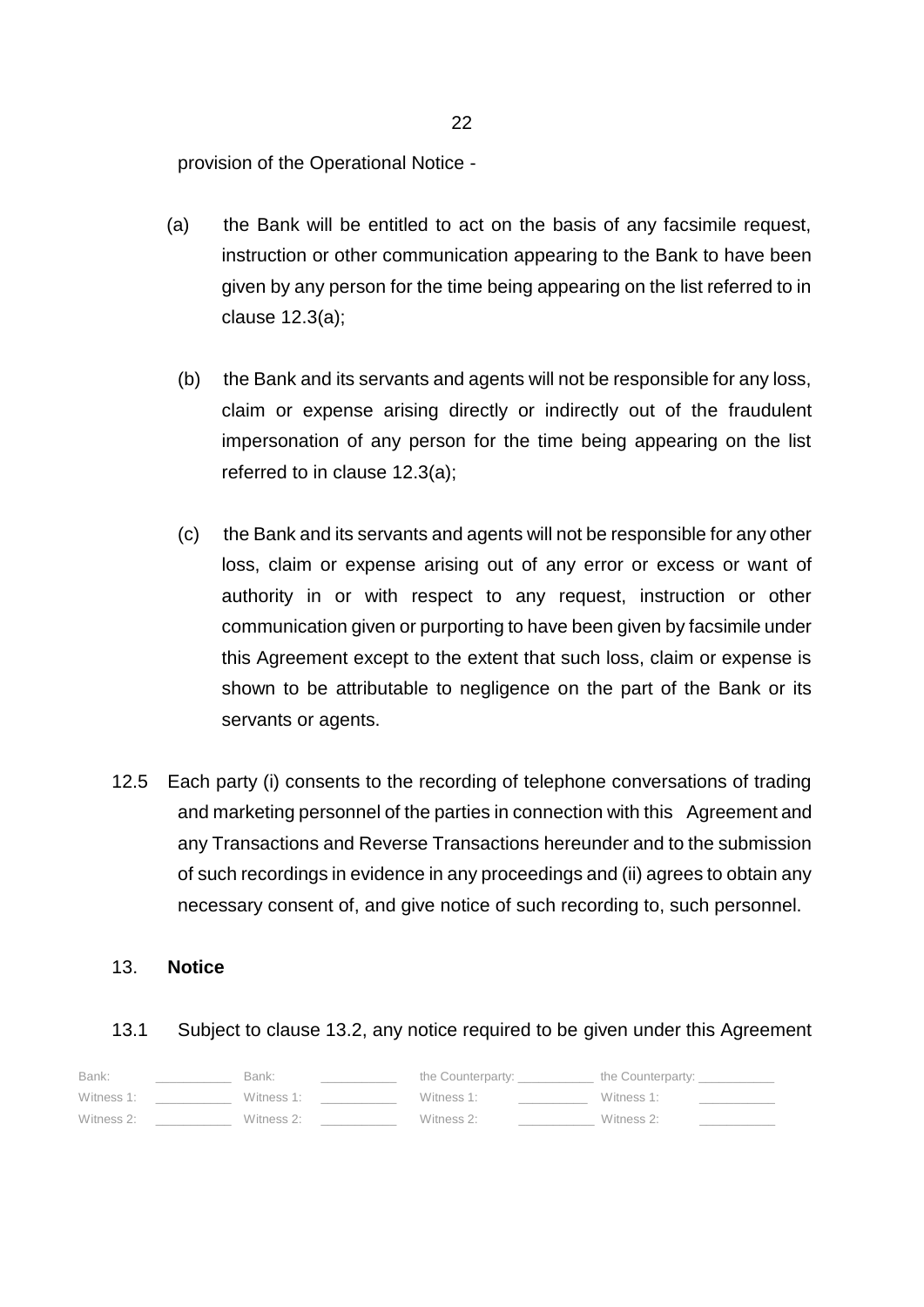shall be deemed to be duly served if left at or sent by registered or recorded delivery post or (save in the case of a Default Notice) by facsimile transmission, in the case of a notice to the Bank at the South African Reserve Bank, 370 Church Street, Pretoria, 0002, fax number **(012) 313-3691**, marked for the attention of Mr Callie Hugo, or to such other address or fax number as the Bank may notify to the Counterparty in writing, and in the case of notice to the Counterparty at . . . . . . . . . . . . . . . . . . . . . ………………………………. . , fax number . . . . . . . . . . . . . . . . . . . . . ., marked for the attention of ................... or to such other address or fax number as the Counterparty may notify to the Bank in writing. Any such notice shall be deemed to be served:

- (a) If left at the address of the Party to be serviced, at the time when it is so left (or, if it is left on a day that is not a Business Day, at 8:15 a.m. on the next following Business Day);
- (b) If sent by post, on the third Business Day following the day of posting; and
- (c) If sent by facsimile transmission, when confirmation of receipt is received.

In providing the giving of a notice under this clause 13.1 it shall be sufficient to prove that the notice was delivered at the address for service or that the envelope containing such notice was properly addressed and posted (as the case may be).

13.2 The Operational Notice may provide for any notice other than a Default Notice to be given verbally, including by telephone; any such notice shall be deemed to be served when it is actually given.

| Bank:      | Bank:      | the Counterparty: | the Counterparty: |
|------------|------------|-------------------|-------------------|
| Witness 1: | Witness 1: | Witness 1:        | Witness 1:        |
| Witness 2: | Witness 2: | Witness 2:        | Witness 2:        |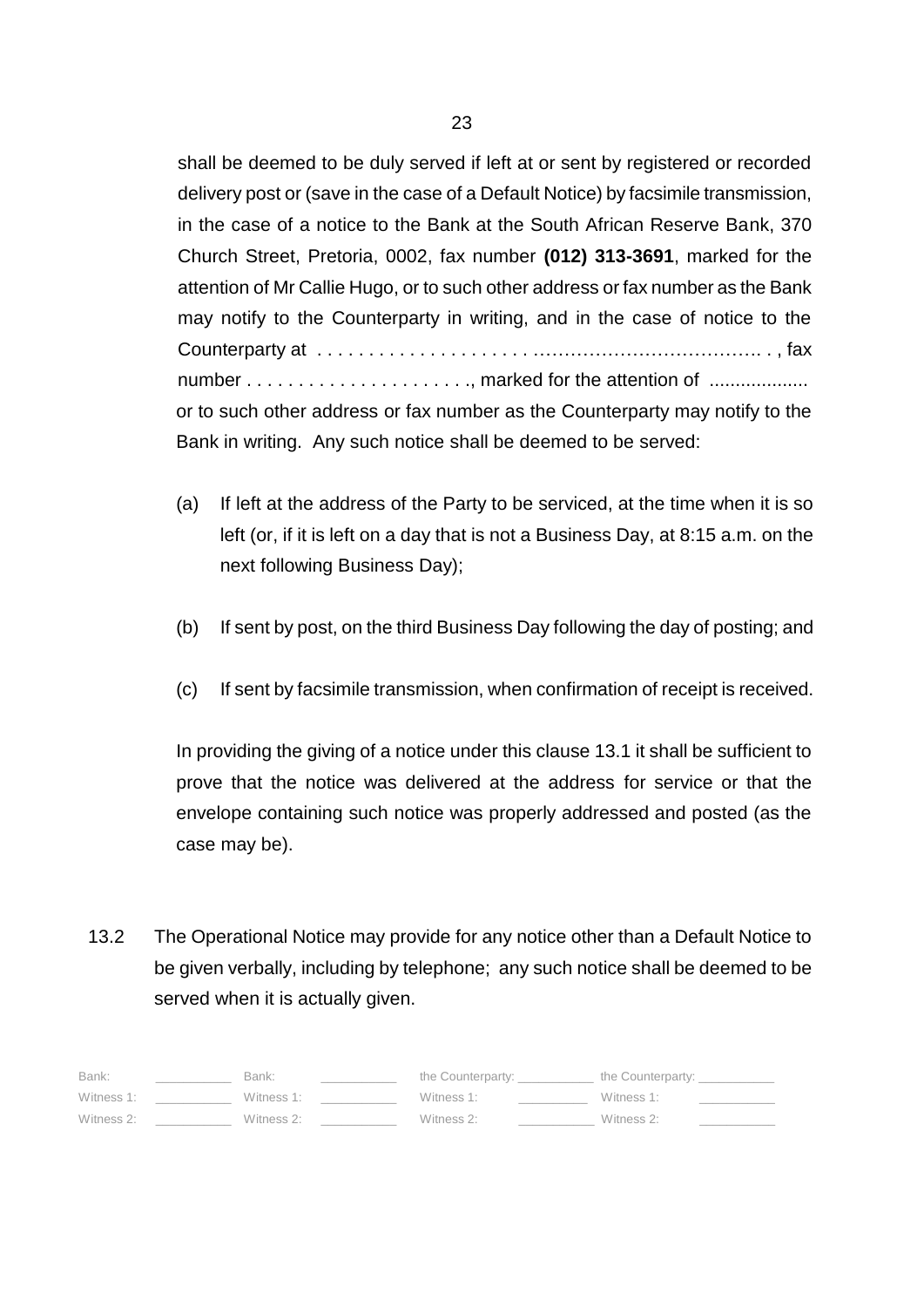## 14. **Costs and expenses**

- 14.1 Each party agrees to pay and bear its own costs and expenses incurred in connection with the preparation and execution of this Agreement and the entering into of each Transaction or Reverse Transaction.
- 14.2 Each Party agrees to pay or reimburse to the other Party all the other Party's costs and expenses (including legal expenses) together with any value added tax thereon, reasonably incurred in connection with the enforcement of any of the other Party's rights under this Agreement of any Transaction or Reverse Transaction.
- 14.3 The Counterparty agrees to reimburse the Bank on demand for all fees, costs, charges and other expenses reasonably incurred by the Bank in connection with the holding of any securities in any securities settlement system for the purposes of or in connection with this Agreement or any Transaction.
- 14.4 Any amounts payable under this clause shall be notified to the Counterparty and paid in accordance with the Operational Notice.

#### 15. **Amendments**

This Agreement may not be amended except by an instrument in writing signed by each of the Parties.

#### 16. **Headings**

The headings of the clauses of this Agreement are for convenience of reference only and shall be ignored in construing this Agreement and any Transaction or Reverse Transaction.

| Bank:      | Bank:      | the Counterparty: | the Counterparty: |  |
|------------|------------|-------------------|-------------------|--|
| Witness 1: | Witness 1: | Witness 1:        | Witness 1:        |  |
| Witness 2: | Witness 2: | Witness 2:        | Witness 2:        |  |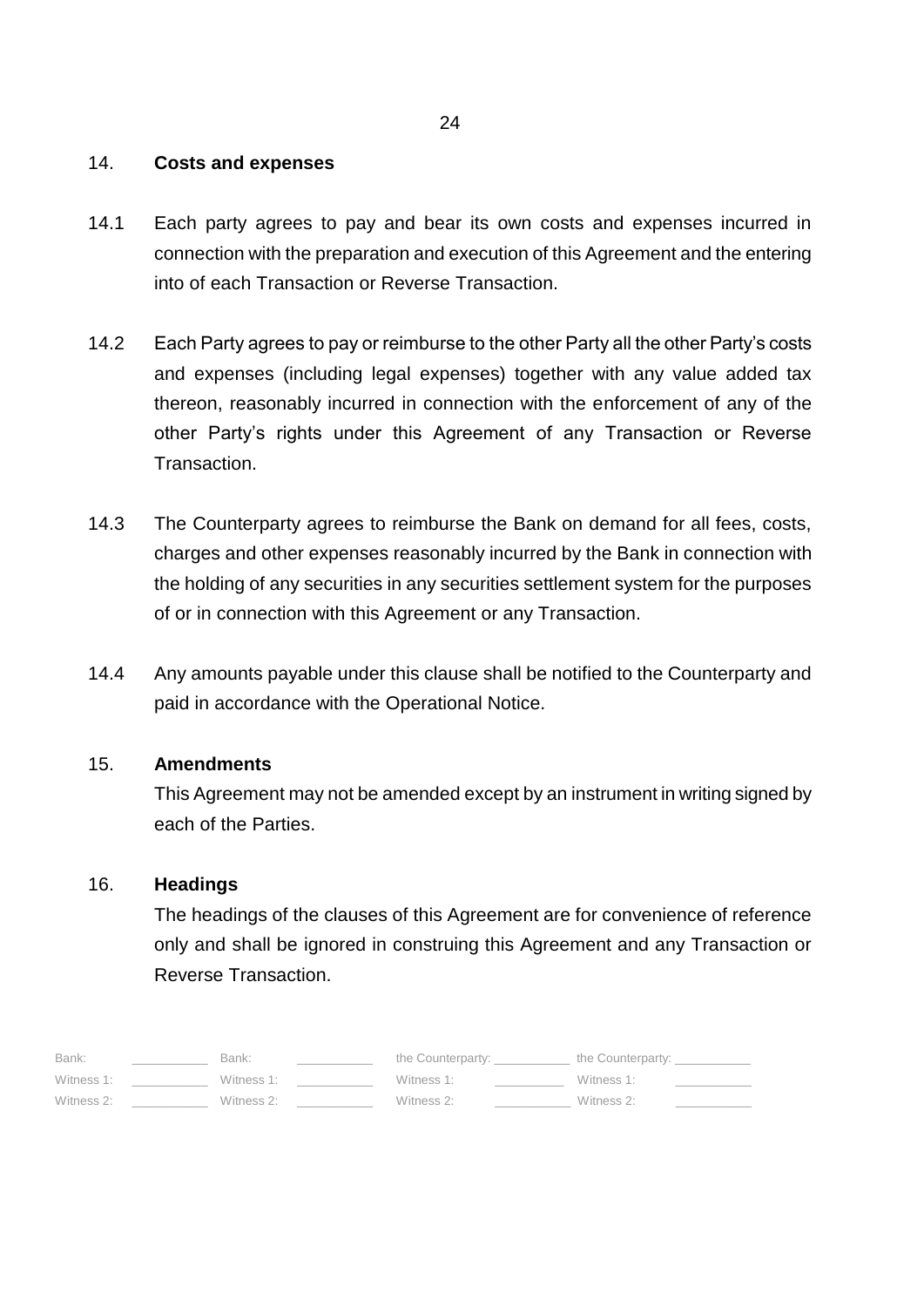# 17. **Termination**

This Agreement may at any time be terminated by either Party by giving to the other not less than 7 (seven) days notice in writing (such termination becoming effective upon expiry of such notice), which notice shall not affect any Transaction or Reverse Transaction which is then outstanding and the provisions of this Agreement shall continue to apply to each such Transaction or Reverse Transaction until all the obligations of each Party to the other under this Agreement and each such Transaction have been fully performed.

# 18. **Governing law and jurisdiction**

This Agreement and each Transaction and Reverse Transaction shall be governed by and construed in accordance with South African law.

THUS DONE AND SIGNED by the duly authorised representatives of the Parties.

# 19. **Execution**

| This Agreement is thus done and signed at | on this ____ day of |
|-------------------------------------------|---------------------|
| . bv                                      | in his/her          |
| capacity as _                             | of the Bank,        |
| being duly authorised thereto.            |                     |

**For the Bank**

**\_\_\_\_\_\_\_\_\_\_\_\_\_\_\_\_\_\_\_\_\_\_\_\_\_\_\_**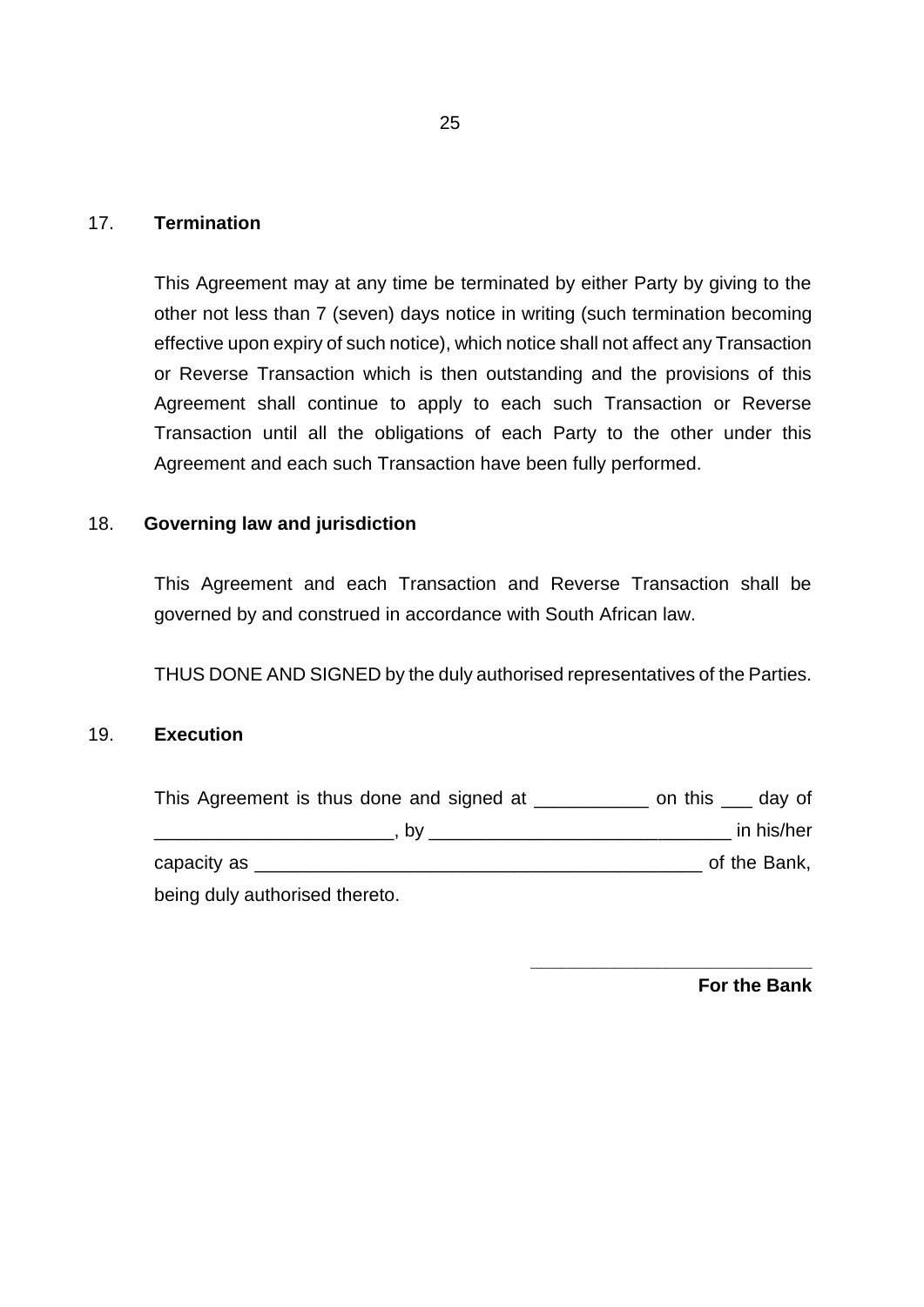## **Witnesses**:

1.  $\blacksquare$ 

2.

This Agreement is thus done and signed at \_\_\_\_\_\_\_\_\_\_\_ on this \_\_\_ day of \_\_\_\_\_\_\_\_\_\_\_\_\_\_\_\_\_\_\_\_\_\_\_, by \_\_\_\_\_\_\_\_\_\_\_\_\_\_\_\_\_\_\_\_\_\_\_\_\_\_\_\_\_ in his/her capacity as \_\_\_\_\_\_\_\_\_\_\_\_\_\_\_\_\_\_\_\_\_\_\_\_\_\_\_\_\_\_\_\_\_\_\_\_\_\_\_\_\_\_\_ of the Bank,

being duly authorised thereto.

**For the Bank**

**\_\_\_\_\_\_\_\_\_\_\_\_\_\_\_\_\_\_\_\_\_\_\_\_\_\_\_**

#### **Witnesses**:

1. \_\_\_\_\_\_\_\_\_\_\_\_\_\_\_\_\_\_\_

2. \_\_\_\_\_\_\_\_\_\_\_\_\_\_\_\_\_\_\_

This Agreement is thus done and signed at \_\_\_\_\_\_\_\_\_\_\_\_\_\_\_\_\_\_\_\_\_\_\_\_ on this \_\_\_\_\_\_\_ day of \_\_\_\_\_\_\_\_\_\_\_\_\_\_\_\_\_\_\_\_, by \_\_\_\_\_\_\_\_\_\_\_\_\_\_\_\_\_\_\_\_\_\_\_\_\_ in his/her capacity as \_\_\_\_\_\_\_\_\_\_\_\_\_\_\_\_\_\_\_\_\_\_\_\_\_\_\_ of the Counterparty, being duly authorised thereto.

**For the Counterparty**

**\_\_\_\_\_\_\_\_\_\_\_\_\_\_\_\_\_\_\_\_\_\_\_\_\_\_\_**